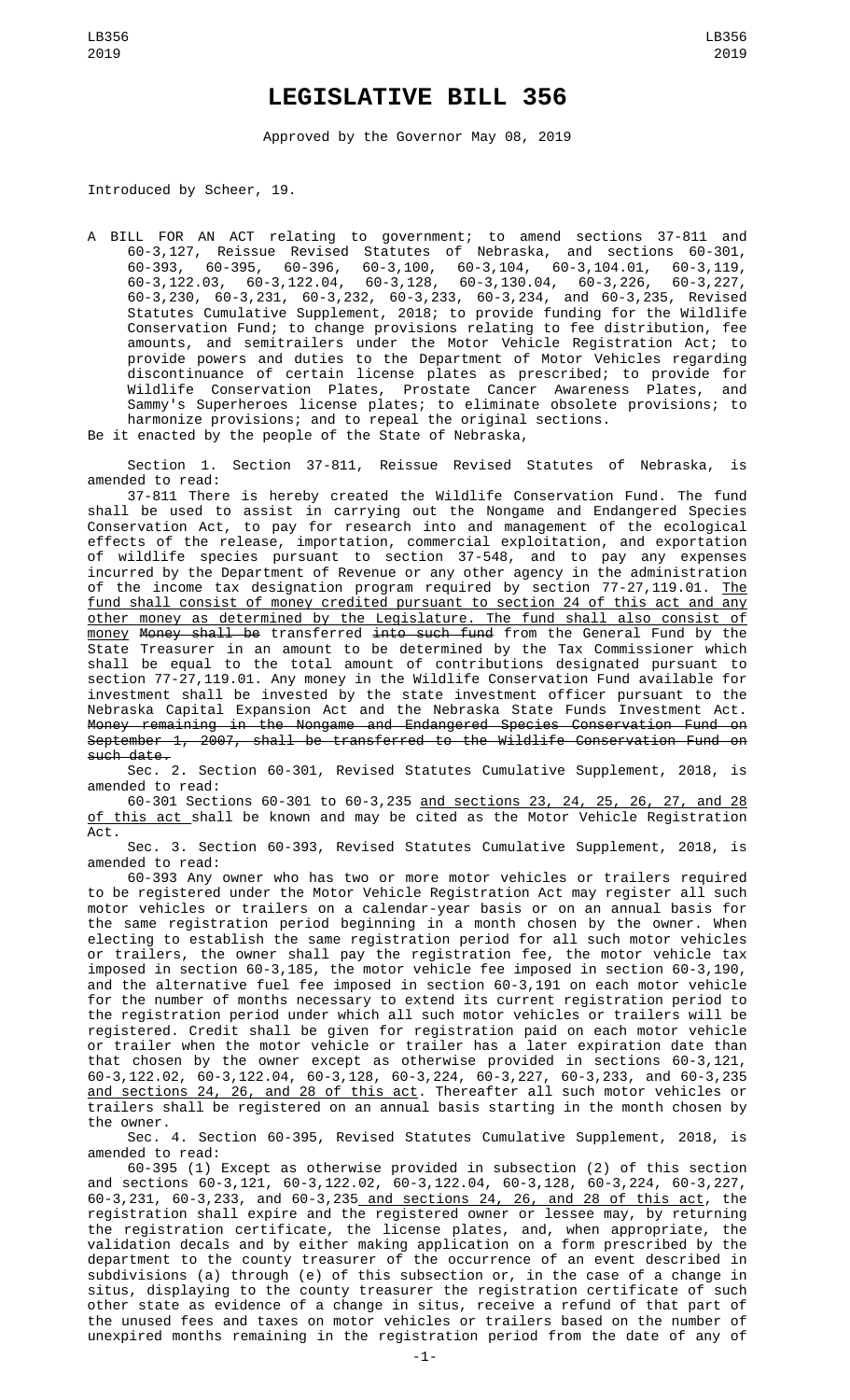(a) Upon transfer of ownership of any motor vehicle or trailer;

(b) In case of loss of possession because of fire, theft, dismantlement, or junking;

(c) When a salvage branded certificate of title is issued;

(d) Whenever a type or class of motor vehicle or trailer previously registered is subsequently declared by legislative act or court decision to be illegal or ineligible to be operated or towed on the public roads and no longer subject to registration fees, the motor vehicle tax imposed in section 60-3,185, the motor vehicle fee imposed in section 60-3,190, and the alternative fuel fee imposed in section 60-3,191;

(e) Upon a trade-in or surrender of a motor vehicle under a lease; or

(f) In case of a change in the situs of a motor vehicle or trailer to a location outside of this state.

(2) If the date of the event falls within the same calendar month in which the motor vehicle or trailer is acquired, no refund shall be allowed for such month.

(3) If the transferor or lessee acquires another motor vehicle at the time of the transfer, trade-in, or surrender, the transferor or lessee shall have the credit provided for in this section applied toward payment of the motor vehicle fees and taxes then owing. Otherwise, the transferor or lessee shall file a claim for refund with the county treasurer upon an application form prescribed by the department.

(4) The registered owner or lessee shall make a claim for refund or credit of the fees and taxes for the unexpired months in the registration period within sixty days after the date of the event or shall be deemed to have forfeited his or her right to such refund or credit.

(5) For purposes of this section, the date of the event shall be: (a) In the case of a transfer or loss, the date of the transfer or loss; (b) in the case of a change in the situs, the date of registration in another state; (c) in the case of a trade-in or surrender under a lease, the date of trade-in or surrender; (d) in the case of a legislative act, the effective date of the act; and (e) in the case of a court decision, the date the decision is rendered.

(6) Application for registration or for reassignment of license plates and, when appropriate, validation decals to another motor vehicle or trailer shall be made within thirty days of the date of purchase.

(7) If a motor vehicle or trailer was reported stolen under section 60-178, a refund under this section shall not be reduced for a lost plate charge and a credit under this section may be reduced for a lost plate charge but the applicant shall not be required to pay the plate fee for new plates.

(8) The county treasurer shall refund the motor vehicle fee and registration fee from the fees which have not been transferred to the State Treasurer. The county treasurer shall make payment to the claimant from the undistributed motor vehicle taxes of the taxing unit where the tax money was originally distributed. No refund of less than two dollars shall be paid.

Sec. 5. Section 60-396, Revised Statutes Cumulative Supplement, 2018, is amended to read:<br>60-396 Whenever the registered owner files an application with the county

60-396 Whenever the registered owner files an application with the county treasurer showing that a motor vehicle $_{L}$  <del>or</del> trailer<u>, or semitrailer</u> is disabled and has been removed from service, the registered owner may, by returning the registration certificate, the license plates, and, when appropriate, the validation decals or, in the case of the unavailability of such registration certificate or certificates, license plates, or validation decals, then by making an affidavit to the county treasurer of such disablement and removal from service, receive a credit for a portion of the registration fee from the fee deposited with the State Treasurer at the time of registration based upon the number of unexpired months remaining in the registration year except as otherwise provided in sections 60-3,121, 60-3,122.02, 60-3,122.04, 60-3,128, 60-3,224, 60-3,227, 60-3,233, and 60-3,235 and sections 24, 26, and 28 of this <u>act</u>. The owner shall also receive a credit for the unused portion of the motor vehicle tax and fee based upon the number of unexpired months remaining in the registration year. When the owner registers a replacement motor vehicle $_{\rm \star}$  <del>or</del> trailer, or semitrailer at the time of filing such affidavit, the credit may be immediately applied against the registration fee and the motor vehicle tax and fee for the replacement motor vehicle<u>, or trailer, or semitrailer</u>. When no such replacement motor vehicle<u>,</u> <del>or</del> trailer<u>, or semitrailer</u> is so registered, the county treasurer shall forward the application and affidavit, if any, to the State Treasurer who shall determine the amount, if any, of the allowable credit for the registration fee and issue a credit certificate to the owner. For the motor vehicle tax and fee, the county treasurer shall determine the amount, if any, of the allowable credit and issue a credit certificate to the owner. When such motor vehicle<u>,</u> <del>or</del> trailer<u>, or semitrailer</u> is removed from service within the same month in which it was registered, no credits shall be allowed for such month. The credits may be applied against taxes and fees for new or replacement motor vehicles<u>,</u> <del>or</del> trailers<u>, or semitrailers</u> incurred within one year after cancellation of registration of the motor vehicle<u>,</u> <del>or</del> trailer<u>, or semitrailer</u> for which the credits were allowed. When any such motor vehicle<u>, or</u> trailer<u>, or</u> semitrailer is reregistered within the same registration year in which its registration has been canceled, the taxes and fees shall be that portion of the registration fee and the motor vehicle tax and fee for the remainder of the registration year.

Sec. 6. Section 60-3,100, Revised Statutes Cumulative Supplement, 2018, is amended to read: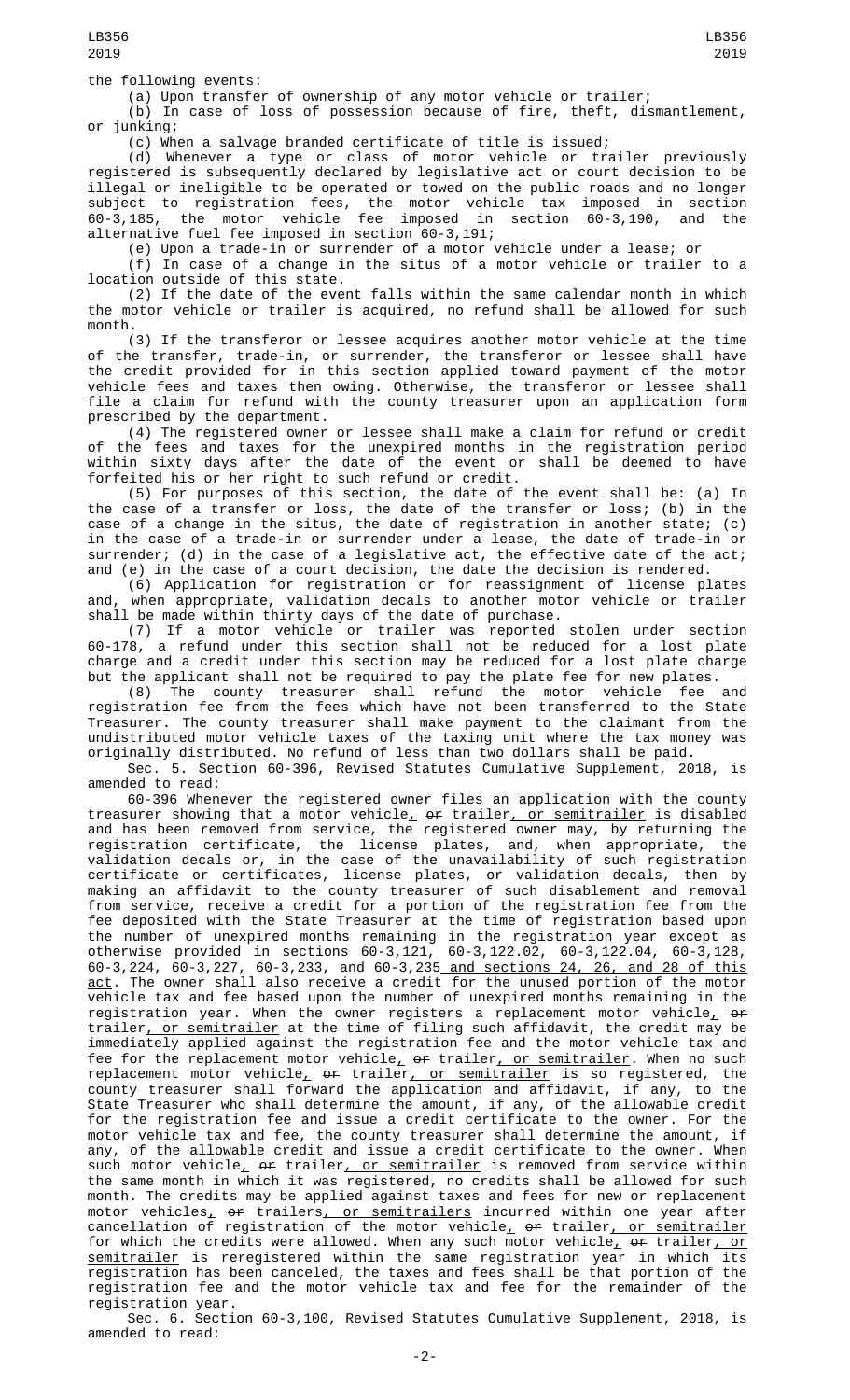60-3,100 (1) The department shall issue to every person whose motor vehicle or trailer is registered one or two fully reflectorized license plates upon which shall be displayed (a) the registration number consisting of letters and numerals assigned to such motor vehicle or trailer in figures not less than two and one-half inches nor more than three inches in height and (b) also the word Nebraska suitably lettered so as to be attractive. The license plates shall be of a color designated by the director. The color of the plates shall be changed each time the license plates are changed. Each time the license plates are changed, the director shall secure competitive bids for materials pursuant to sections 81-145 to 81-162. Autocycle, motorcycle, minitruck, lowspeed vehicle, and trailer license plate letters and numerals may be one-half the size of those required in this section.

(2)(a) Except as otherwise provided in this subsection, two license plates shall be issued for every motor vehicle.

(b) One license plate shall be issued for (i) apportionable vehicles, (ii) buses, (iii) dealers, (iv) minitrucks, (v) motorcycles, other than autocycles, (vi) special interest motor vehicles that use the special interest motor vehicle license plate authorized by and issued under section 60-3,135.01, (vii) trailers, and (viii) truck-tractors.

(c)(i) <u>One</u> Beginning January 1, 2017, one license plate shall be issued, upon request and compliance with this subdivision, for any passenger car which is not manufactured to be equipped with a bracket on the front of the vehicle to display a license plate. A license decal shall be issued with the license plate as provided in subdivision (ii) of this subdivision and shall be displayed on the driver's side of the windshield. In order to request a single license plate and license decal, there shall be an additional annual nonrefundable registration fee of <u>fifty</u> <del>one hundred</del> dollars plus the cost of the decal paid to the county treasurer at the time of registration. All fees collected under this subdivision shall be remitted to the State Treasurer for credit to the Highway Trust Fund.

(ii) The department shall design, procure, and furnish to the county treasurers a license decal which shall be displayed as evidence that a license plate has been obtained under this subdivision. Each county treasurer shall furnish a license decal to the person obtaining the plate.

(d) When two license plates are issued, one shall be prominently displayed at all times on the front and one on the rear of the registered motor vehicle or trailer. When only one plate is issued, it shall be prominently displayed on the rear of the registered motor vehicle or trailer. When only one plate is issued for motor vehicles registered pursuant to section 60-3,198 and trucktractors, it shall be prominently displayed on the front of the apportionable vehicle.

Sec. 7. Section 60-3,104, Revised Statutes Cumulative Supplement, 2018, is amended to read:

60-3,104 The department shall issue the following types of license plates: (1) Amateur radio station license plates issued pursuant to section 60-3,126;

Apportionable vehicle license plates issued pursuant to section  $(2)$ <br>60-3,203;

(3) Autocycle license plates issued pursuant to section 60-3,100;

(4) Boat dealer license plates issued pursuant to section 60-379;

(5) Breast Cancer Awareness Plates issued pursuant to sections 60-3,230 and 60-3,231;

(6) Bus license plates issued pursuant to section 60-3,144;

(7) Choose Life License Plates issued pursuant to sections 60-3,232 and 60-3,233;

(8) Commercial motor vehicle license plates issued pursuant to section 60-3,147;

(9) Dealer or manufacturer license plates issued pursuant to sections 60-3,114 and 60-3,115;

(10) Disabled veteran license plates issued pursuant to section 60-3,124;

(11) Farm trailer license plates issued pursuant to section 60-3,151;

 $(12)$  Farm truck license plates issued pursuant to section 60-3,146;

(13) Farm trucks with a gross weight of over sixteen tons license plates

issued pursuant to section 60-3,146; license plates issued pursuant to section  $60 - 3, 151;$ 

(15) Gold Star Family license plates issued pursuant to sections 60-3,122.01 and 60-3,122.02;

(16) Handicapped or disabled person license plates issued pursuant to section 60-3,113;<br>(17) Historical

vehicle license plates issued pursuant to sections 60-3,130 to 60-3,134;

(18) Local truck license plates issued pursuant to section 60-3,145;

(19) Metropolitan utilities district license plates issued pursuant to section 60-3,228;

(20) Military Honor Plates issued pursuant to sections 60-3,122.03 and 60-3,122.04;

(21) Minitruck license plates issued pursuant to section 60-3,100;

(22) Motor vehicle license plates for motor vehicles owned or operated by the state, counties, municipalities, or school districts issued pursuant to section 60-3,105;

(23) Motor vehicles exempt pursuant to section 60-3,107;

(24) Motorcycle license plates issued pursuant to section 60-3,100;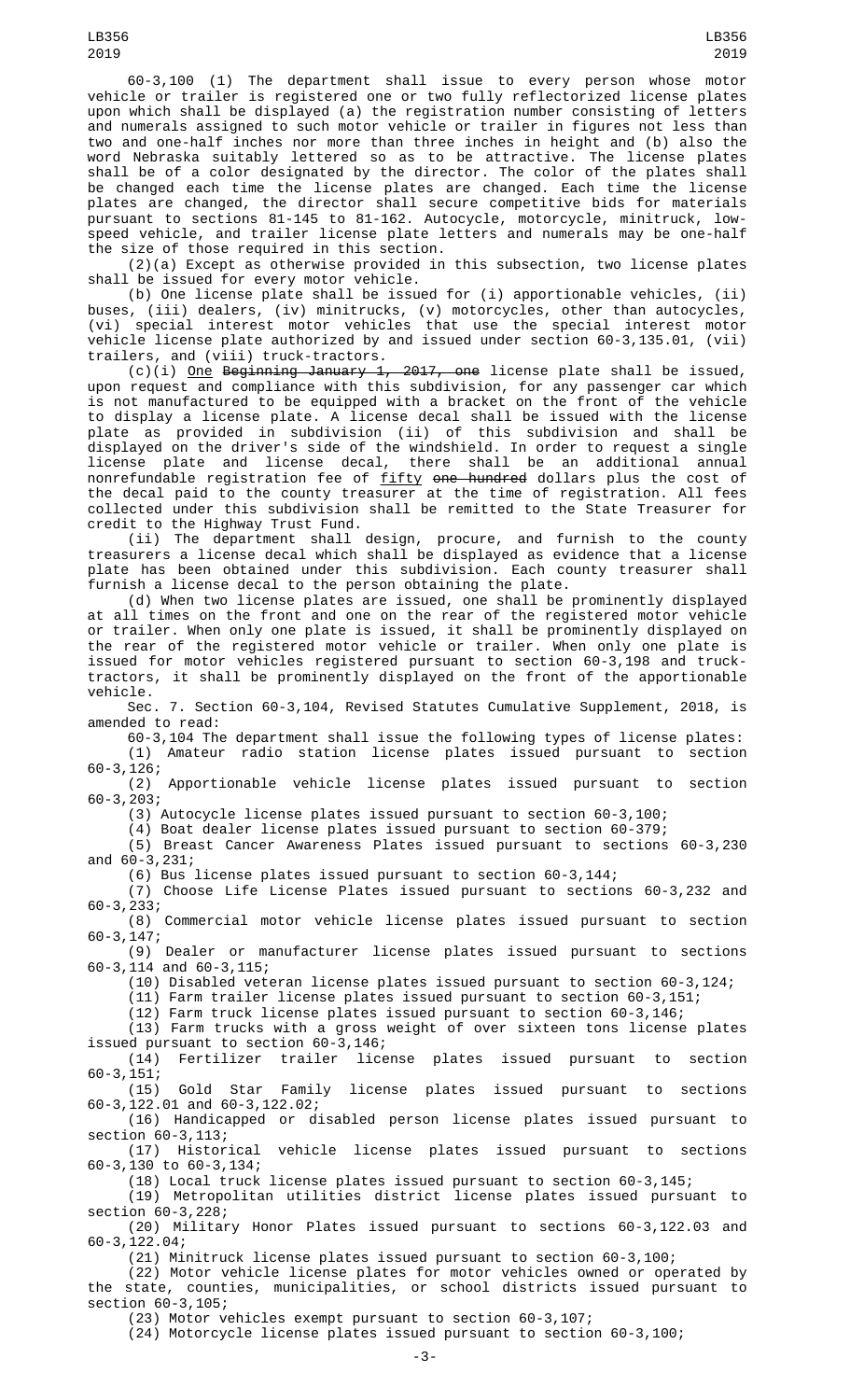(25) Mountain Lion Conservation Plates issued pursuant to sections 60-3,226 and 60-3,227; (26) Native American Cultural Awareness and History Plates issued pursuant to sections 60-3,234 and 60-3,235; Spirit Plates issued pursuant to sections 60-3,127 to 60-3,129; (28) Nebraska 150 Sesquicentennial Plates issued pursuant to sections 60-3,223 to 60-3,225; (29) Nonresident owner thirty-day license plates issued pursuant to section 60-382; (30) Passenger car having a seating capacity of ten persons or less and not used for hire issued pursuant to section 60-3,143 other than autocycles; (31) Passenger car having a seating capacity of ten persons or less and used for hire issued pursuant to section 60-3,143 other than autocycles; (32) Pearl Harbor license plates issued pursuant to section  $60-3,122$ ;<br>(33) Personal-use dealer license plates issued pursuant to se Personal-use dealer license plates issued pursuant to section 60-3,116; (34) Personalized message license plates for motor vehicles, trailers, and semitrailers, except motor vehicles, trailers, and semitrailers registered under section 60-3,198, issued pursuant to sections 60-3,118 to 60-3,121; (35) Prisoner-of-war license plates issued pursuant to section 60-3,123; (36) Prostate Cancer Awareness Plates issued pursuant to section 26 of this act; (37) (36) Public power district license plates issued pursuant to section 60-3,228; (38) (37) Purple Heart license plates issued pursuant to section 60-3,125; (39) (38) Recreational vehicle license plates issued pursuant to section 60-3,151; (40) (39) Repossession license plates issued pursuant to section 60-375; (41) Sammy's Superheroes license plates for childhood cancer awareness issued pursuant to section 28 of this act; (42) (40) Special interest motor vehicle license plates issued pursuant to section 60-3, 135.01; (43) (41) Specialty license plates issued pursuant to sections 60-3,104.01 and 60-3,104.02; (44) (42) Trailer license plates issued for trailers owned or operated by the state, counties, municipalities, or school districts issued pursuant to section 60-3,106; (45) (43) Trailer license plates issued pursuant to section 60-3,100;  $(44)$  Trailer license plates issued for trailers owned or operated by a metropolitan utilities district or public power district pursuant to section 60-3,228; (47) (45) Trailers exempt pursuant to section 60-3,108; (48) (46) Transporter license plates issued pursuant to section 60-378; (49) (47) Trucks or combinations of trucks, truck-tractors, or trailers which are not for hire and engaged in soil and water conservation work and used for the purpose of transporting pipe and equipment exclusively used by such contractors for soil and water conservation construction license plates issued pursuant to section 60-3,149; (50) (48) Utility trailer license plates issued pursuant to section 60-3,  $151;$  and (51) (49) Well-boring apparatus and well-servicing equipment license plates issued pursuant to section 60-3,109; and -(52) Wildlife Conservation Plates issued pursuant to section 24 of this act. Sec. 8. Section 60-3,104.01, Revised Statutes Cumulative Supplement, 2018, is amended to read: 60-3,104.01 (1) A person may apply for specialty license plates in lieu of regular license plates on an application prescribed and provided by the department pursuant to section 60-3,104.02 for any motor vehicle, trailer, or semitrailer, except for motor vehicles or trailers registered under section 60-3,198. An applicant receiving a specialty license plate for a farm truck with a gross weight of over sixteen tons or for a commercial motor vehicle registered for a gross weight of five tons or over shall affix the appropriate tonnage decal to the plate. The department shall make forms available for such applications. Each application for initial issuance or renewal of specialty license plates shall be accompanied by a fee of seventy dollars. Fees collected pursuant to this subsection shall be remitted to the State Treasurer. <u>Until</u> January 1, 2021, the The State Treasurer shall credit fifteen percent of the fee for initial issuance and renewal of specialty license plates to the Department of Motor Vehicles Cash Fund and eighty-five percent of the fee to the Highway Trust Fund. Beginning January 1, 2021, the State Treasurer shall credit sixty percent of the fee for initial issuance and renewal of specialty license plates to the Department of Motor Vehicles Cash Fund and forty percent of the fee to the Highway Trust Fund. LB356 2019 LB356 2019

(2) When Until January 1, 2019, when the department receives an application for specialty license plates, it shall deliver the plates to the county treasurer of the county in which the motor vehicle, trailer, or semitrailer is registered. Beginning January 1, 2019, when the department receives an application for specialty license plates, the department may deliver the plates and registration certificate to the applicant by United States mail or to the county treasurer of the county in which the motor vehicle, trailer, or semitrailer is registered and the delivery of the plates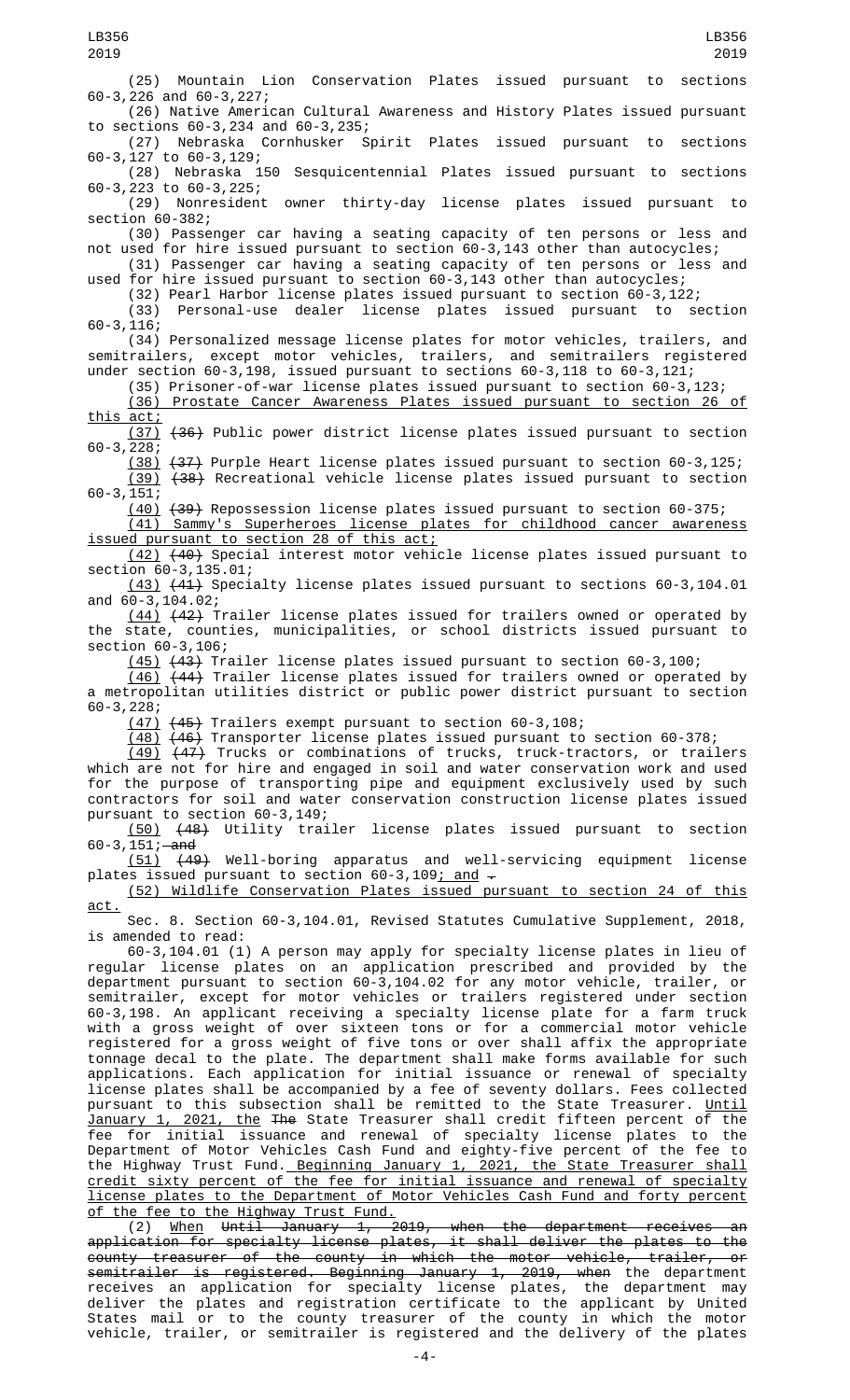and registration certificate shall be made through a secure process and system. The county treasurer or the department shall issue specialty license plates in lieu of regular license plates when the applicant complies with the other provisions of law for registration of the motor vehicle, trailer, or semitrailer. If specialty license plates are lost, stolen, or mutilated, the licensee shall be issued replacement license plates pursuant to section 60-3,157.

(3)(a) The owner of a motor vehicle, trailer, or semitrailer bearing specialty license plates may make application to the county treasurer to have such specialty license plates transferred to a motor vehicle, trailer, or semitrailer other than the motor vehicle, trailer, or semitrailer for which such plates were originally purchased if such motor vehicle, trailer, or semitrailer is owned by the owner of the specialty license plates.

(b) The owner may have the unused portion of the specialty license plate fee credited to the other motor vehicle, trailer, or semitrailer which will bear the specialty license plates at the rate of eight and one-third percent per month for each full month left in the registration period.

(c) Application for such transfer shall be accompanied by a fee of three dollars. Fees collected pursuant to this subsection shall be remitted to the State Treasurer for credit to the Department of Motor Vehicles Cash Fund.

Sec. 9. Section 60-3,119, Revised Statutes Cumulative Supplement, 2018, is amended to read:

60-3,119 (1) Application for personalized message license plates shall be made to the department. The department shall make available through each county treasurer forms to be used for such applications.

(2) Each initial application shall be accompanied by a fee of forty dollars. The fees shall be remitted to the State Treasurer. <u>Until January 1,</u> 2021, the The State Treasurer shall credit twenty-five percent of the fee to the Highway Trust Fund and seventy-five percent of the fee to the Department of Motor Vehicles Cash Fund.<u> Beginning January 1, 2021, the State Treasurer shall</u> credit forty percent of the fee to the Highway Trust Fund and sixty percent of the fee to the Department of Motor Vehicles Cash Fund.

(3) An application for renewal of a license plate previously approved and issued shall be accompanied by a fee of forty dollars. County treasurers collecting fees pursuant to this subsection shall remit them to the State Treasurer. <u>Until January 1, 2021, the</u> <del>The</del> State Treasurer shall credit twentyfive percent of the fee to the Highway Trust Fund and seventy-five percent of the fee to the Department of Motor Vehicles Cash Fund. <u>Beginning January 1,</u> 2021, the State Treasurer shall credit forty percent of the fee to the Highway Trust Fund and sixty percent of the fee to the Department of Motor Vehicles Cash Fund.<br>Sec. 10.

Section 60-3,122.03, Revised Statutes Cumulative Supplement, 2018, is amended to read:

60-3,122.03 (1) The department shall design license plates to be known as Military Honor Plates. The department shall create designs honoring persons who have served or are serving in the United States Army, United States Army Reserve, United States Navy, United States Navy Reserve, United States Marine Corps, United States Marine Corps Reserve, United States Coast Guard, United States Coast Guard Reserve, United States Air Force, United States Air Force Reserve, or National Guard. There shall be eleven designs, one for each of such armed forces reflecting its official emblem, official seal, or other official image. The issuance of plates for each of such armed forces shall be conditioned on the approval of the armed forces owning the copyright to the official emblem, official seal, or other official image. A person may qualify for a Military Honor Plate by registering with the Department of Veterans' Affairs pursuant to section 80-414. The Department of Motor Vehicles shall verify the applicant's eligibility for a plate created pursuant to this section by consulting the registry established by the Department of Veterans' Affairs.

(2) The design shall be selected on the basis of limiting the manufacturing cost of each plate to an amount less than or equal to the amount charged for license plates pursuant to section 60-3,102. The Department of Motor Vehicles shall make applications available for each type of plate when it is designed. The department may adopt and promulgate rules and regulations to carry out this section and section 60-3,122.04.

(3) One type of Military Honor Plates shall be alphanumeric plates. The department shall:

(a) Assign a designation up to five characters; and

(b) Not use a county designation.

(4) One type of Military Honor Plates shall be personalized message plates. Such plates shall be issued subject to the same conditions specified for personalized message license plates in section 60-3,118, except that a maximum of five characters may be used.

(5) The department shall cease to issue Military Honor Plates beginning with the next license plate issuance cycle pursuant to section 60-3,101 if the total number of registered vehicles that obtained such plates is less than two hundred fifty per year within any prior consecutive two-year period.

Sec. 11. Section 60-3,122.04, Revised Statutes Cumulative Supplement, 2018, is amended to read:

60-3,122.04 (1) An eligible person may apply to the department for Military Honor Plates in lieu of regular license plates on an application prescribed and provided by the department for any motor vehicle, trailer, or semitrailer, except for a motor vehicle or trailer registered under section 60-3,198. An applicant receiving a Military Honor Plate for a farm truck with a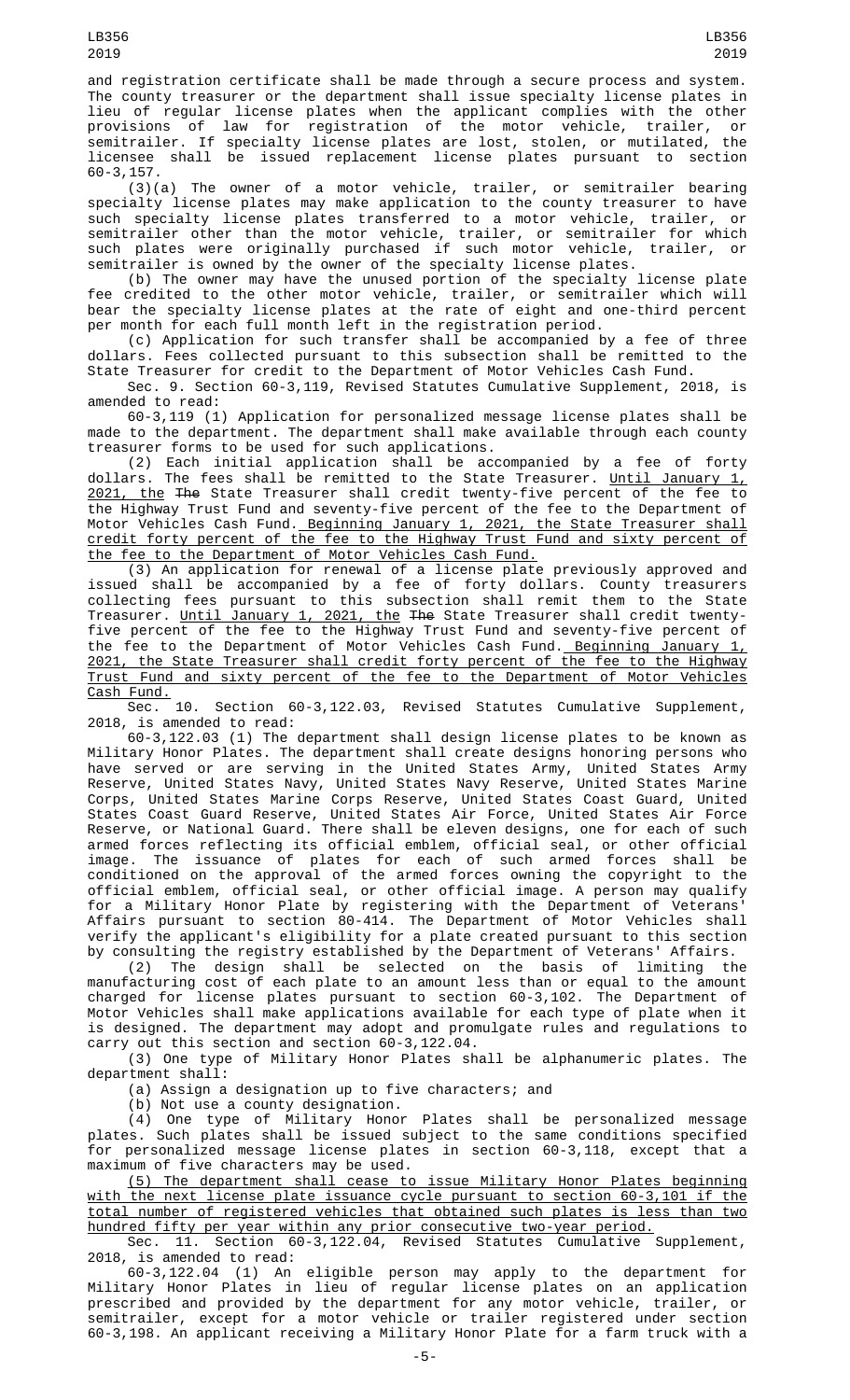gross weight of over sixteen tons shall affix the appropriate tonnage decal to the plate. The department shall make forms available for such applications through the county treasurers. The license plates shall be issued upon payment of the license fee described in subsection (2) of this section and verification by the department of an applicant's eligibility using the registry established by the Department of Veterans' Affairs pursuant to section 80-414. To be eligible an applicant shall be (a) active duty or reserve duty armed forces personnel serving in any of the armed forces listed in subsection (1) of section 60-3,122.03, (b) a veteran of any of such armed forces who was discharged or otherwise separated with a characterization of honorable or general (under honorable conditions), or (c) a current or former commissioned officer of the United States Public Health Service or National Oceanic and Atmospheric Administration who has been detailed directly to any branch of such armed forces for service on active or reserve duty and who was discharged or otherwise separated with a characterization of honorable or general (under honorable conditions) as proven with valid orders from the United States Department of Defense, a statement of service provided by the United States Public Health Service, or a report of transfer or discharge provided by the National Oceanic and Atmospheric Administration. Any person using Military Honor Plates shall surrender the plates to the county treasurer if such person is no longer eligible for the plates. Regular plates shall be issued to any such person upon surrender of the Military Honor Plates for a three-dollar transfer fee and forfeiture of any of the remaining annual fee. The threedollar transfer fee shall be remitted to the State Treasurer for credit to the Department of Motor Vehicles Cash Fund.

(2)(a) In addition to all other fees required for registration under the Motor Vehicle Registration Act, each application for initial issuance or renewal of alphanumeric Military Honor Plates shall be accompanied by a fee of five dollars. County treasurers collecting fees pursuant to this subdivision shall remit them to the State Treasurer. The State Treasurer shall credit five dollars of the fee to the Nebraska Veteran Cemetery System Operation Fund.

(b) In addition to all other fees required for registration under the Motor Vehicle Registration Act, each application for initial issuance or renewal of personalized message Military Honor Plates shall be accompanied by a fee of forty dollars. County treasurers collecting fees pursuant to this subdivision shall remit them to the State Treasurer. The State Treasurer shall credit twenty-five percent of the fee for initial issuance and renewal of such plates to the Department of Motor Vehicles Cash Fund and seventy-five percent of the fee to the Nebraska Veteran Cemetery System Operation Fund.

(3) When Until January 1, 2019, when the Department of Motor Vehicles receives an application for Military Honor Plates, the department shall deliver the plates to the county treasurer of the county in which the motor vehicle or trailer is registered. Beginning January 1, 2019, when the department receives an application for Military Honor Plates, the department may deliver the plates and registration certificate to the applicant by United States mail or to the county treasurer of the county in which the motor vehicle or trailer is registered and the delivery of the plates and registration certificate shall be made through a secure process and system. The county treasurer or the department shall issue Military Honor Plates in lieu of regular license plates when the applicant complies with the other provisions of the Motor Vehicle Registration Act for registration of the motor vehicle or trailer. If Military Honor Plates are lost, stolen, or mutilated, the licensee shall be issued replacement license plates upon request pursuant to section 60-3,157.

(4) The owner of a motor vehicle or trailer bearing Military Honor Plates may apply to the county treasurer to have such plates transferred to a motor vehicle or trailer other than the motor vehicle or trailer for which such plates were originally purchased if such motor vehicle or trailer is owned by the owner of the plates. The owner may have the unused portion of the fee for the plates credited to the other motor vehicle or trailer which will bear the plates at the rate of eight and one-third percent per month for each full month left in the registration period. Application for such transfer shall be accompanied by a fee of three dollars. Fees collected pursuant to this subsection shall be remitted to the State Treasurer for credit to the Department of Motor Vehicles Cash Fund.

(5) If the cost of manufacturing Military Honor Plates at any time exceeds the amount charged for license plates pursuant to section 60-3,102, any money to be credited to the Nebraska Veteran Cemetery System Operation Fund shall instead be credited first to the Highway Trust Fund in an amount equal to the difference between the manufacturing costs of Military Honor Plates and the amount charged pursuant to section 60-3,102 with respect to such plates and the remainder shall be credited to the Nebraska Veteran Cemetery System Operation Fund.

(6) If the director discovers evidence of fraud in an application for Military Honor Plates or that the holder is no longer eligible to have Military Honor Plates, the director may summarily cancel the plates and registration and send notice of the cancellation to the holder of the license plates.

Sec. 12. Section 60-3,127, Reissue Revised Statutes of Nebraska, is amended to read:

60-3,127 (1) The department, in designing Nebraska Cornhusker Spirit Plates, shall:

(a) Include the word Cornhuskers or Huskers prominently in the design;

(b) Use scarlet and cream colors in the design or such other similar colors as the department determines to best represent the official team colors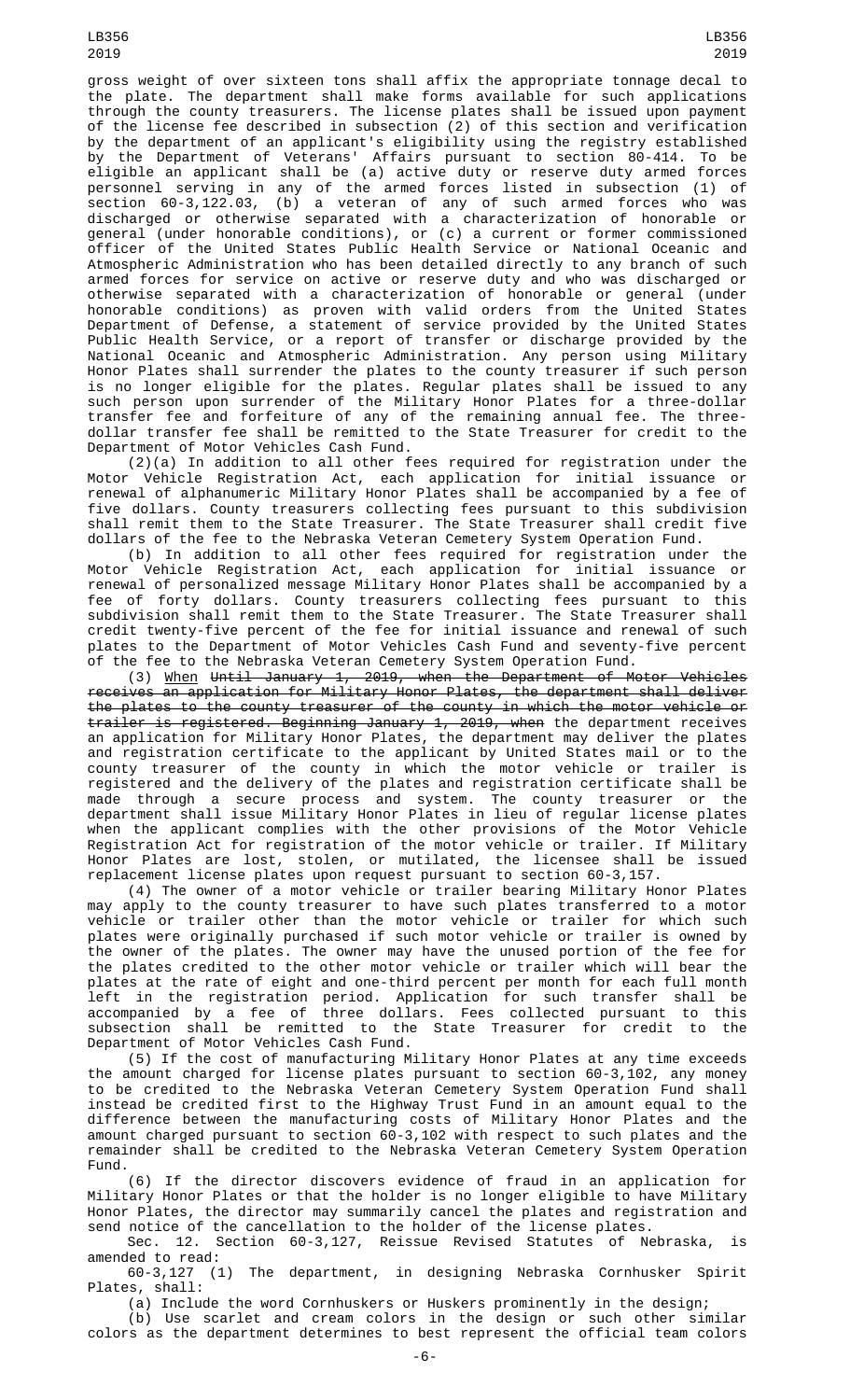of the University of Nebraska Cornhuskers athletic programs and to provide suitable reflection and contrast;

(c) Use cream or a similar color for the background of the design and scarlet or a similar color for the printing; and

(d) Create a design reflecting support for the University of Nebraska Cornhuskers athletic programs in consultation with the University of Nebraska-Lincoln Athletic Department. The design shall be selected on the basis of (i) enhancing the marketability of spirit plates to supporters of University of Nebraska Cornhuskers athletic programs and (ii) limiting the manufacturing cost of each spirit plate to an amount less than or equal to the amount charged for license plates pursuant to section 60-3,102.

(2) One type of Nebraska Cornhusker Spirit Plates shall be consecutively numbered spirit plates. The department shall:

(a) Number the spirit plates consecutively beginning with the number one, using numerals the size of which maximizes legibility; and

(b) Not use a county designation or any characters other than numbers on the spirit plates.

(3) One type of Nebraska Cornhusker Spirit Plates shall be personalized message spirit plates. Such plates shall be issued subject to the same conditions specified for message plates in subsection (2) of section 60-3,118. The characters used shall consist only of letters and numerals of the same size and design and shall comply with the requirements of subdivision (1)(a) of section 60-3,100. A maximum of seven characters may be used.

(4) The department shall cease to issue Nebraska Cornhusker Spirit Plates beginning with the next license plate issuance cycle pursuant to section 60-3,101 if the total number of registered vehicles that obtained such plates is less than two hundred fifty per year within any prior consecutive two-year <u>period.</u><br>Sec.

13. Section 60-3,128, Revised Statutes Cumulative Supplement, 2018, is amended to read:

60-3,128 (1) A person may apply to the department for Nebraska Cornhusker Spirit Plates in lieu of regular license plates on an application prescribed and provided by the department for any motor vehicle, trailer, or semitrailer, except for motor vehicles or trailers registered under section 60-3,198. An applicant receiving a spirit plate for a farm truck with a gross weight of over sixteen tons or for a commercial motor vehicle registered for a gross weight of five tons or over shall affix the appropriate tonnage decal to the spirit plate. The department shall make forms available for such applications through the county treasurers. Each application for initial issuance or renewal of spirit plates shall be accompanied by a fee of seventy dollars. Fees collected pursuant to this subsection shall be remitted to the State Treasurer. <u>Until</u> January 1, 2021, the The State Treasurer shall credit forty-three percent of the fees for initial issuance and renewal of spirit plates to the Department of Motor Vehicles Cash Fund\_<u>and</u> <del>. The State Treasurer shall credit</del> fifty-seven percent of the fees to the Spirit Plate Proceeds Fund until the fund has been credited five million dollars from such fees and thereafter to the Highway Trust Fund.<u> Beginning January 1, 2021, the State Treasurer shall credit sixty</u> percent of the fees for initial issuance and renewal of spirit plates to the Department of Motor Vehicles Cash Fund and forty percent of the fees to the Highway Trust Fund.

(2) When Until January 1, 2019, when the department receives an application for spirit plates, it shall deliver the plates to the county treasurer of the county in which the motor vehicle or trailer is registered. Beginning January 1, 2019, when the department receives an application for spirit plates, the department may deliver the plates and registration certificate to the applicant by United States mail or to the county treasurer of the county in which the motor vehicle or trailer is registered and the delivery of the plates and registration certificate shall be made through a secure process and system. The county treasurer or the department shall issue spirit plates in lieu of regular license plates when the applicant complies with the other provisions of law for registration of the motor vehicle or trailer. If spirit plates are lost, stolen, or mutilated, the licensee shall be issued replacement license plates pursuant to section 60-3,157.

(3)(a) The owner of a motor vehicle or trailer bearing spirit plates may make application to the county treasurer to have such spirit plates transferred to a motor vehicle or trailer other than the motor vehicle or trailer for which such plates were originally purchased if such motor vehicle or trailer is owned by the owner of the spirit plates.

(b) The owner may have the unused portion of the spirit plate fee credited to the other motor vehicle or trailer which will bear the spirit plate at the rate of eight and one-third percent per month for each full month left in the registration period.

(c) Application for such transfer shall be accompanied by a fee of three dollars. Fees collected pursuant to this subsection shall be remitted to the State Treasurer for credit to the Department of Motor Vehicles Cash Fund.

Sec. 14. Section 60-3,130.04, Revised Statutes Cumulative Supplement, 2018, is amended to read:

60-3,130.04 (1) An owner of a historical vehicle eligible for registration under section 60-3,130 may use a license plate or plates designed by this state in the year corresponding to the model year when the vehicle was manufactured in lieu of the plates designed pursuant to section 60-3,130.03 subject to the approval of the department. The department shall inspect the plate or plates and may approve the plate or plates if it is determined that the model-year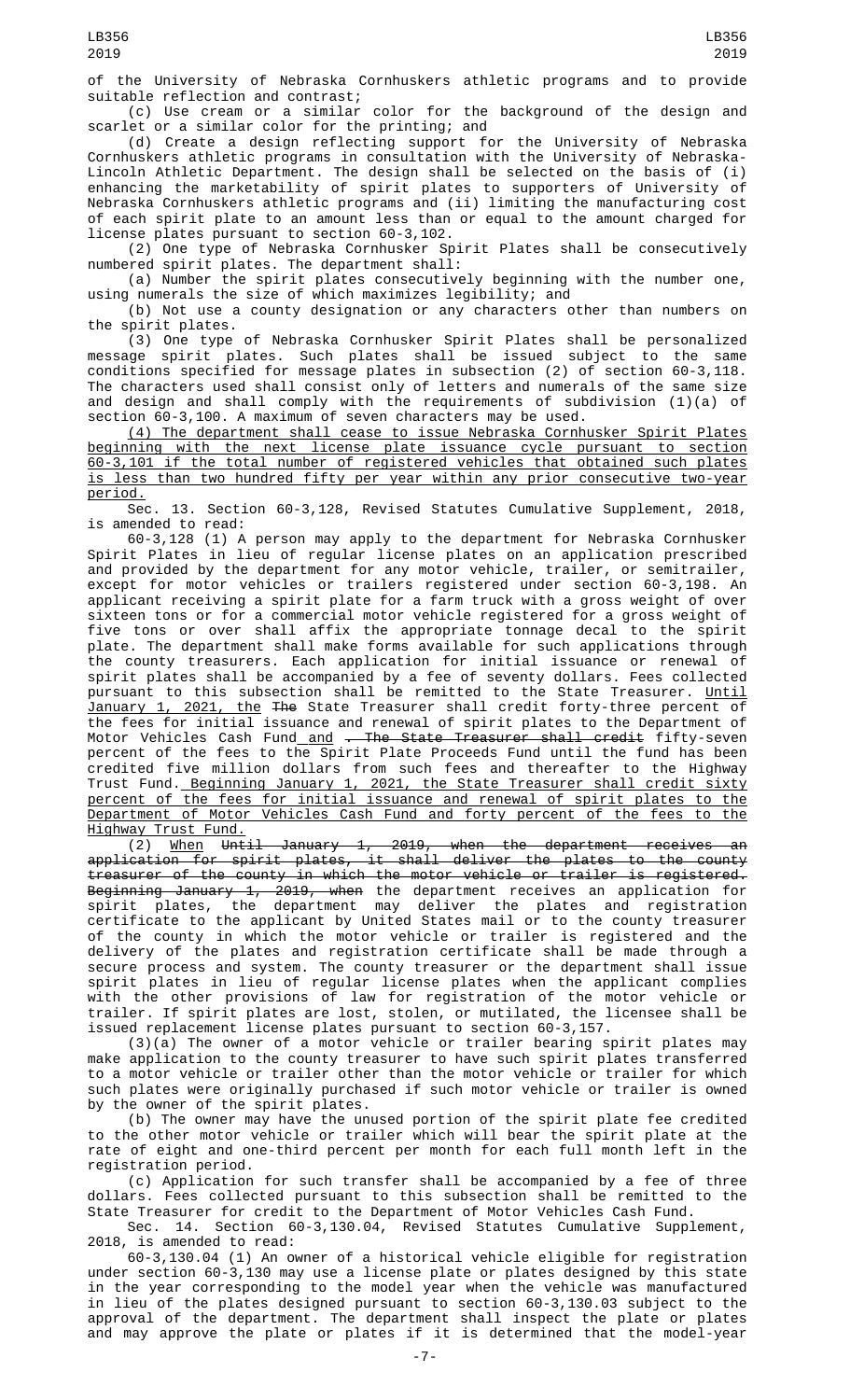(2) The department may consult with a recognized car club in determining whether the year of the license plate or plates to be used corresponds to the model year when the vehicle was manufactured.

(3) If only one license plate is used on the vehicle, the license plate shall be placed on the rear of the vehicle. The owner of a historical vehicle may use only one plate on the vehicle even for years in which two license plates were issued for vehicles in general.

(4) License plates used pursuant to this section corresponding to the year of manufacture of the vehicle shall not be personalized message license plates, Pearl Harbor license plates, prisoner-of-war license plates, disabled veteran license plates, Purple Heart license plates, amateur radio station license plates, Nebraska Cornhusker Spirit Plates, handicapped or disabled person license plates, specialty license plates, special interest motor vehicle license plates, Military Honor Plates, Nebraska 150 Sesquicentennial Plates, Breast Cancer Awareness Plates, <u>Prostate Cancer Awareness Plates, M</u>ountain Lion Conservation Plates, Choose Life License Plates, or Native American Cultural Awareness and History Plates<u>, Sammy's Superheroes license plates for childhood</u> cancer awareness, or Wildlife Conservation Plates.

Sec. 15. Section 60-3,226, Revised Statutes Cumulative Supplement, 2018, is amended to read:

60-3,226 (1) The department shall design license plates to be known as Mountain Lion Conservation Plates. The department shall create designs reflecting support for the conservation of the mountain lion population. The design shall be selected on the basis of limiting the manufacturing cost of each plate to an amount less than or equal to the amount charged for license plates pursuant to section 60-3,102. The department shall make applications available for this type of plate by October 1, 2016. The department may adopt and promulgate rules and regulations to carry out this section and section 60-3,227.

(2) One type of Mountain Lion Conservation Plates shall be alphanumeric plates. The department shall:

(a) Assign a designation up to five characters; and

(b) Not use a county designation.

(3) One type of Mountain Lion Conservation Plates shall be personalized message plates. Such plates shall be issued subject to the same conditions specified for personalized message license plates in section 60-3,118, except that a maximum of five characters may be used.

(4) The department shall cease to issue Mountain Lion Conservation Plates beginning with the next license plate issuance cycle pursuant to section 60-3,101 if the total number of registered vehicles that obtained such plates is less than two hundred fifty per year within any prior consecutive two-year period.

Sec. 16. Section 60-3,227, Revised Statutes Cumulative Supplement, 2018,<br>is amended to read: is amended to read:

60-3,227 (1) <u>A</u> <del>Beginning October 1, 2016, a</del> person may apply to the department for Mountain Lion Conservation Plates in lieu of regular license plates on an application prescribed and provided by the department for any motor vehicle, trailer, or semitrailer, except for a motor vehicle, trailer, or semitrailer registered under section 60-3,198. An applicant receiving a Mountain Lion Conservation Plate for a farm truck with a gross weight of over sixteen tons shall affix the appropriate tonnage decal to the plate. The department shall make forms available for such applications through the county treasurers. The license plates shall be issued upon payment of the license fee described in subsection (2) of this section.

(2)(a) In addition to all other fees required for registration under the Motor Vehicle Registration Act, each application for initial issuance of alphanumeric Mountain Lion Conservation Plates shall be accompanied by a fee of five dollars. An application for renewal of such plates shall be accompanied by a fee of five dollars. County treasurers collecting fees pursuant to this subdivision shall remit them to the State Treasurer. The State Treasurer shall credit five dollars of the fee to the Game and Parks Commission Educational Fund.

(b) In addition to all other fees required for registration under the Motor Vehicle Registration Act, each application for initial issuance or renewal of personalized message Mountain Lion Conservation Plates shall be accompanied by a fee of forty dollars. County treasurers collecting fees pursuant to this subdivision shall remit them to the State Treasurer. The State Treasurer shall credit twenty-five percent of the fee for initial issuance and renewal of such plates to the Department of Motor Vehicles Cash Fund and seventy-five percent of the fee to the Game and Parks Commission Educational Fund.<br>(3)

 $When$  Until January 1, 2019, when the department receives application for Mountain Lion Conservation Plates, the department shall deliver the plates to the county treasurer of the county in which the motor vehicle, trailer, or semitrailer is registered. Beginning January 1, 2019, when the department receives an application for Mountain Lion Conservation Plates, the department may deliver the plates and registration certificate to the applicant by United States mail or to the county treasurer of the county in which the motor vehicle, trailer, or semitrailer is registered and the delivery of the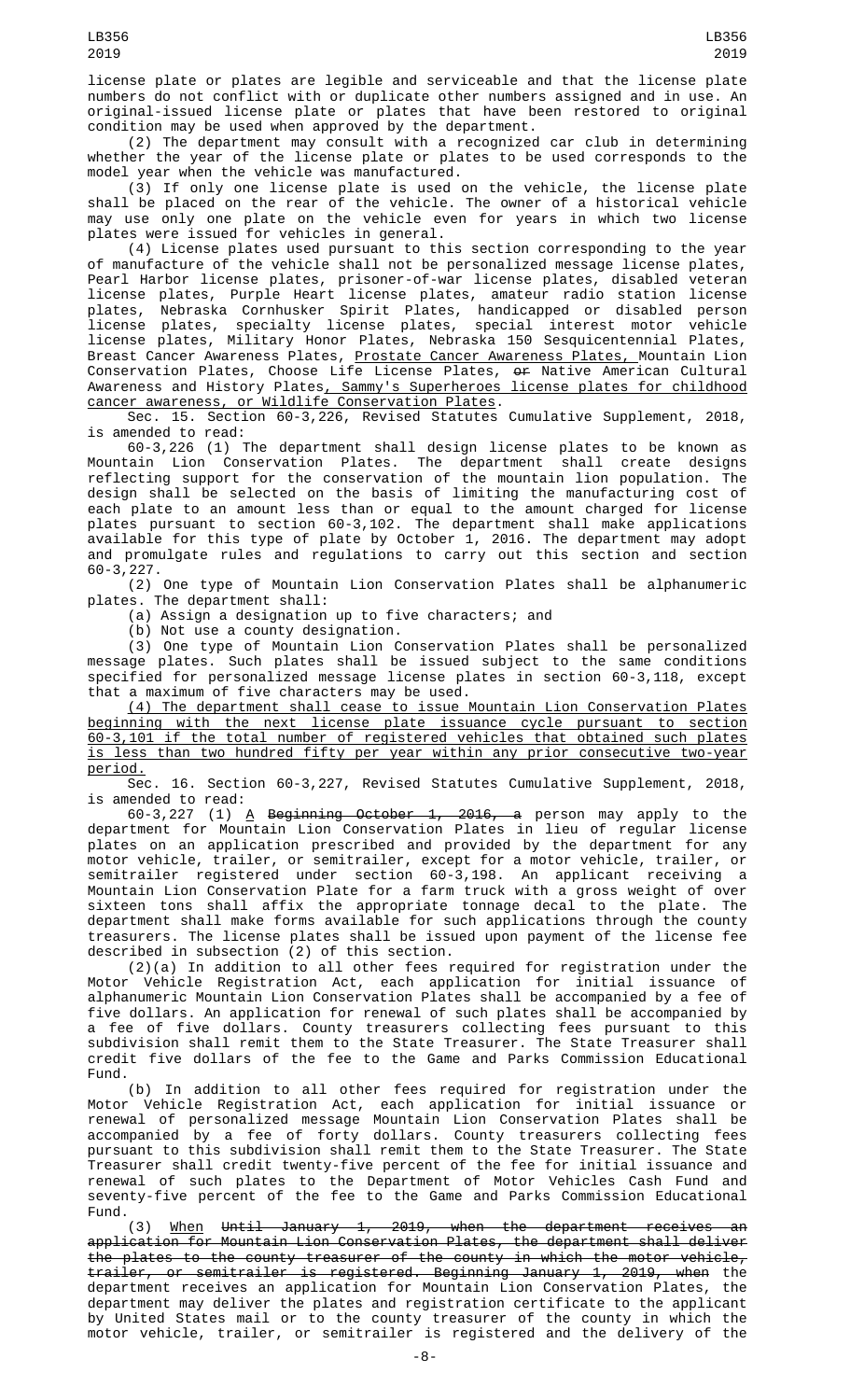plates and registration certificate shall be made through a secure process and system. The county treasurer or the department shall issue Mountain Lion Conservation Plates in lieu of regular license plates when the applicant complies with the other provisions of the Motor Vehicle Registration Act for registration of the motor vehicle, trailer, or semitrailer. If Mountain Lion Conservation Plates are lost, stolen, or mutilated, the licensee shall be issued replacement license plates upon request pursuant to section 60-3,157.

(4) The owner of a motor vehicle, trailer, or semitrailer bearing Mountain Lion Conservation Plates may apply to the county treasurer to have such plates transferred to a motor vehicle other than the vehicle for which such plates were originally purchased if such vehicle is owned by the owner of the plates. The owner may have the unused portion of the fee for the plates credited to the other vehicle which will bear the plates at the rate of eight and one-third percent per month for each full month left in the registration period. Application for such transfer shall be accompanied by a fee of three dollars. Fees collected pursuant to this subsection shall be remitted to the State Treasurer for credit to the Department of Motor Vehicles Cash Fund.

(5) If the cost of manufacturing Mountain Lion Conservation Plates at any time exceeds the amount charged for license plates pursuant to section 60-3,102, any money to be credited to the Game and Parks Commission Educational Fund shall instead be credited first to the Highway Trust Fund in an amount equal to the difference between the manufacturing costs of Mountain Lion Conservation Plates and the amount charged pursuant to section 60-3,102 with respect to such plates and the remainder shall be credited to the Game and Parks Commission Educational Fund.

Sec. 17. Section 60-3,230, Revised Statutes Cumulative Supplement, 2018, is amended to read:

60-3,230 (1) The department shall design license plates to be known as Breast Cancer Awareness Plates. The design shall include a pink ribbon and the words "early detection saves lives" along the bottom of the plate.

(2) The design shall be selected on the basis of limiting the manufacturing cost of each plate to an amount less than or equal to the amount charged for license plates pursuant to section 60-3,102. The department shall make applications available for this type of plate when it is designed.

(3) One type of plate under this section shall be alphanumeric plates. The department shall:

(a) Assign a designation up to five characters; and

(b) Not use a county designation.

(4) One type of plate under this section shall be personalized message plates. Such plates shall be issued subject to the same conditions specified for personalized message license plates in section 60-3,118, except that a maximum of five characters may be used.

(5) The department shall cease to issue Breast Cancer Awareness Plates beginning with the next license plate issuance cycle pursuant to section 60-3,101 if the total number of registered vehicles that obtained such plates is less than two hundred fifty per year within any prior consecutive two-year period.

Sec. 18. Section 60-3,231, Revised Statutes Cumulative Supplement, 2018, is amended to read:

60-3,231 (1) <u>A</u> <del>Beginning January 1, 2017, a</del> person may apply to the department for Breast Cancer Awareness Plates in lieu of regular license plates on an application prescribed and provided by the department for any motor vehicle, trailer, or semitrailer, except for a motor vehicle or trailer registered under section 60-3,198. An applicant receiving a plate under this section for a farm truck with a gross weight of over sixteen tons shall affix the appropriate tonnage decal to the plate. The department shall make forms available for such applications through the county treasurers.

(2)(a) Beginning January 1, 2021, in addition to all other fees required for registration under the Motor Vehicle Registration Act, each application for initial issuance of alphanumeric Breast Cancer Awareness Plates shall be accompanied by a fee of five dollars. An application for renewal of such plates shall be accompanied by a fee of five dollars. County treasurers collecting fees pursuant to this subdivision shall remit them to the State Treasurer. The State Treasurer shall credit five dollars of the fee to the University of Nebraska Medical Center for the breast cancer navigator program.

<u>(b)</u>  $(2)$  In addition to all other fees required for registration under the Motor Vehicle Registration Act, each application for initial issuance or renewal of personalized message Breast Cancer Awareness Plates shall be accompanied by a fee of forty dollars. No such additional fee shall be due for the initial issuance or renewal of alphanumeric Breast Cancer Awareness Plates. County treasurers collecting fees pursuant to this <u>subdivision</u> <del>subsection</del> shall remit them to the State Treasurer. The State Treasurer shall credit seventyfive twenty-five percent of the fee to the University of Nebraska Medical Center for the breast cancer navigator program Highway Trust Fund and twentyfive seventy-five percent of the fee to the Department of Motor Vehicles Cash Fund.

(3) When Until January 1, 2019, when the department receives an application for Breast Cancer Awareness Plates, the department shall deliver the plates to the county treasurer of the county in which the motor vehicle or trailer is registered. Beginning January 1, 2019, when the department receives an application for Breast Cancer Awareness Plates, the department may deliver the plates and registration certificate to the applicant by United States mail or to the county treasurer of the county in which the motor vehicle or trailer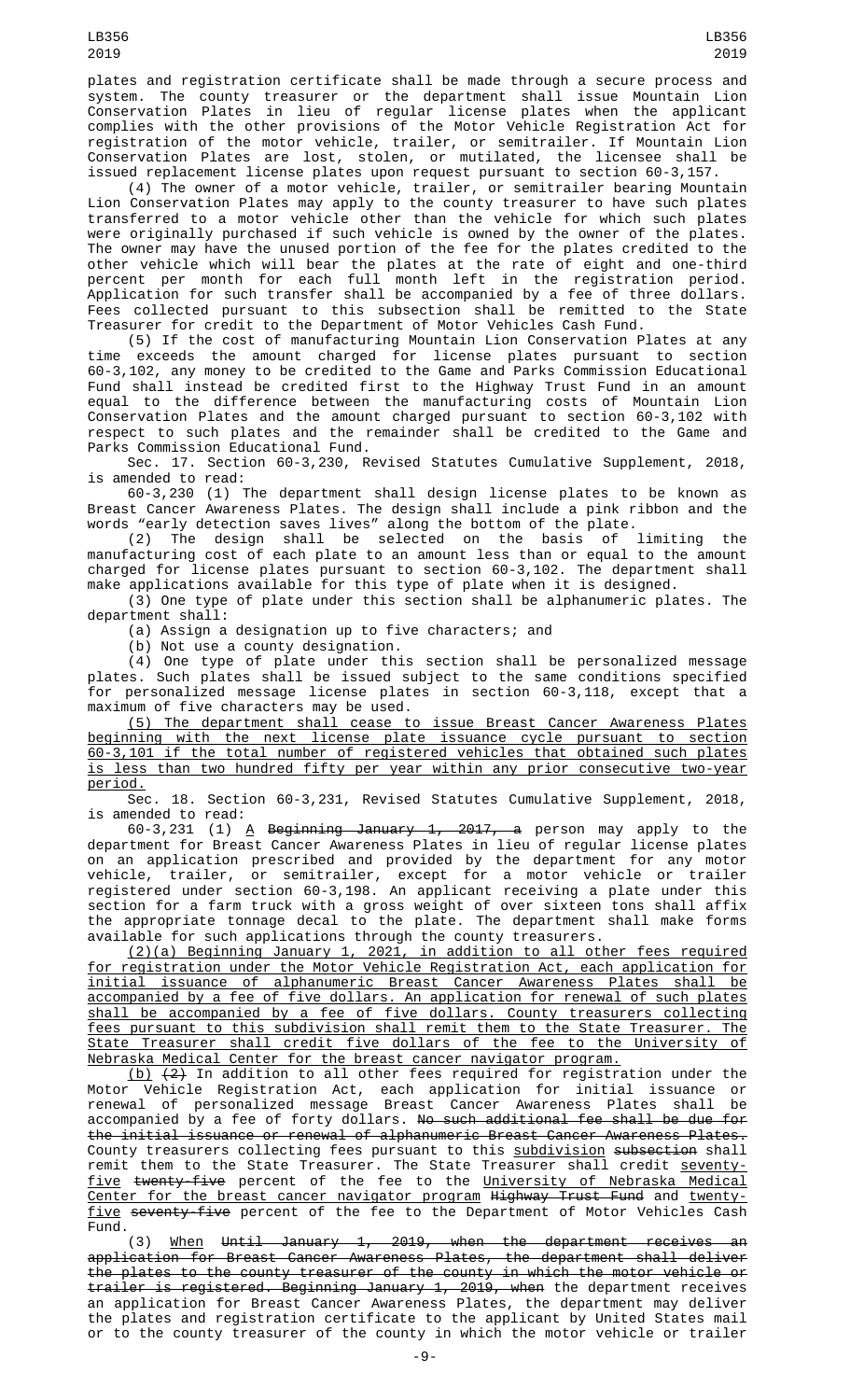is registered and the delivery of the plates and registration certificate shall be made through a secure process and system. The county treasurer or the department shall issue plates under this section in lieu of regular license plates when the applicant complies with the other provisions of the Motor Vehicle Registration Act for registration of the motor vehicle or trailer. If Breast Cancer Awareness Plates are lost, stolen, or mutilated, the licensee shall be issued replacement license plates upon request pursuant to section 60-3,157.

(4) The owner of a motor vehicle or trailer bearing Breast Cancer Awareness Plates may apply to the county treasurer to have such plates transferred to a motor vehicle or trailer other than the motor vehicle or trailer for which such plates were originally purchased if such motor vehicle or trailer is owned by the owner of the plates. The owner may have the unused portion of the fee for the plates credited to the other motor vehicle or trailer which will bear the plates at the rate of eight and one-third percent per month for each full month left in the registration period. Application for such transfer shall be accompanied by a fee of three dollars. Fees collected pursuant to this subsection shall be remitted to the State Treasurer for credit to the Department of Motor Vehicles Cash Fund.

Sec. 19. Section 60-3,232, Revised Statutes Cumulative Supplement, 2018, is amended to read:

60-3,232 (1) The department shall design license plates to be known as Choose Life License Plates. The department shall create designs reflecting support for the protection of Nebraska's children. The design shall be selected on the basis of limiting the manufacturing cost of each plate to an amount less than or equal to the amount charged for license plates pursuant to section 60-3,102. The department shall make applications available for this type of plate beginning January 1, 2018. The department may adopt and promulgate rules and regulations to carry out this section and section 60-3,233.

(2) One type of Choose Life License Plates shall be alphanumeric plates. The department shall:

(a) Assign a designation up to five characters; and

(b) Not use a county designation.

(3) One type of Choose Life License Plates shall be personalized message plates. Such plates shall be issued subject to the same conditions specified for personalized message license plates in section 60-3,118, except that a maximum of five characters may be used.

(4) The department shall cease to issue Choose Life License Plates beginning with the next license plate issuance cycle pursuant to section 60-3,101 if the total number of registered vehicles that obtained such plates is less than two hundred fifty per year within any prior consecutive two-year period.

Sec. 20. Section 60-3,233, Revised Statutes Cumulative Supplement, 2018, is amended to read:

60-3,233 (1) <u>A</u> <del>Beginning January 1, 2018, a</del> person may apply to the department for Choose Life License Plates in lieu of regular license plates on an application prescribed and provided by the department for any motor vehicle or trailer, except for a motor vehicle or trailer registered under section 60-3,198. An applicant receiving a Choose Life License Plate for a farm truck with a gross weight of over sixteen tons or a commercial truck or truck-tractor with a gross weight of five tons or over shall affix the appropriate tonnage decal to the plate. The department shall make forms available for such applications through the county treasurers. The license plates shall be issued upon payment of the license fee described in subsection (2) of this section.

(2)(a) In addition to all other fees required for registration under the Motor Vehicle Registration Act, each application for initial issuance of alphanumeric Choose Life License Plates shall be accompanied by a fee of five dollars. An application for renewal of such plates shall be accompanied by a fee of five dollars. County treasurers collecting fees pursuant to this subdivision shall remit them to the State Treasurer. The State Treasurer shall credit five dollars of the fee to the Health and Human Services Cash Fund to supplement federal funds available to the Department of Health and Human Services for the Temporary Assistance for Needy Families program, 42 U.S.C. 601, et seq.

(b) In addition to all other fees required for registration under the Motor Vehicle Registration Act, each application for initial issuance or renewal of personalized message Choose Life License Plates shall be accompanied by a fee of forty dollars. County treasurers collecting fees pursuant to this subdivision shall remit them to the State Treasurer. The State Treasurer shall credit twenty-five percent of the fee for initial issuance and renewal of such plates to the Department of Motor Vehicles Cash Fund and seventy-five percent of the fee to the Health and Human Services Cash Fund to supplement federal funds available to the Department of Health and Human Services for the Temporary Assistance for Needy Families program.

(3) When the department receives an application for Choose Life License Plates, the department shall deliver the plates to the county treasurer of the county in which the motor vehicle or trailer is registered. The county treasurer shall issue Choose Life License Plates in lieu of regular license plates when the applicant complies with the other provisions of the Motor Vehicle Registration Act for registration of the motor vehicle or trailer. If Choose Life License Plates are lost, stolen, or mutilated, the licensee shall be issued replacement license plates upon request pursuant to section 60-3,157. (4) The owner of a motor vehicle or trailer bearing Choose Life License

LB356 2019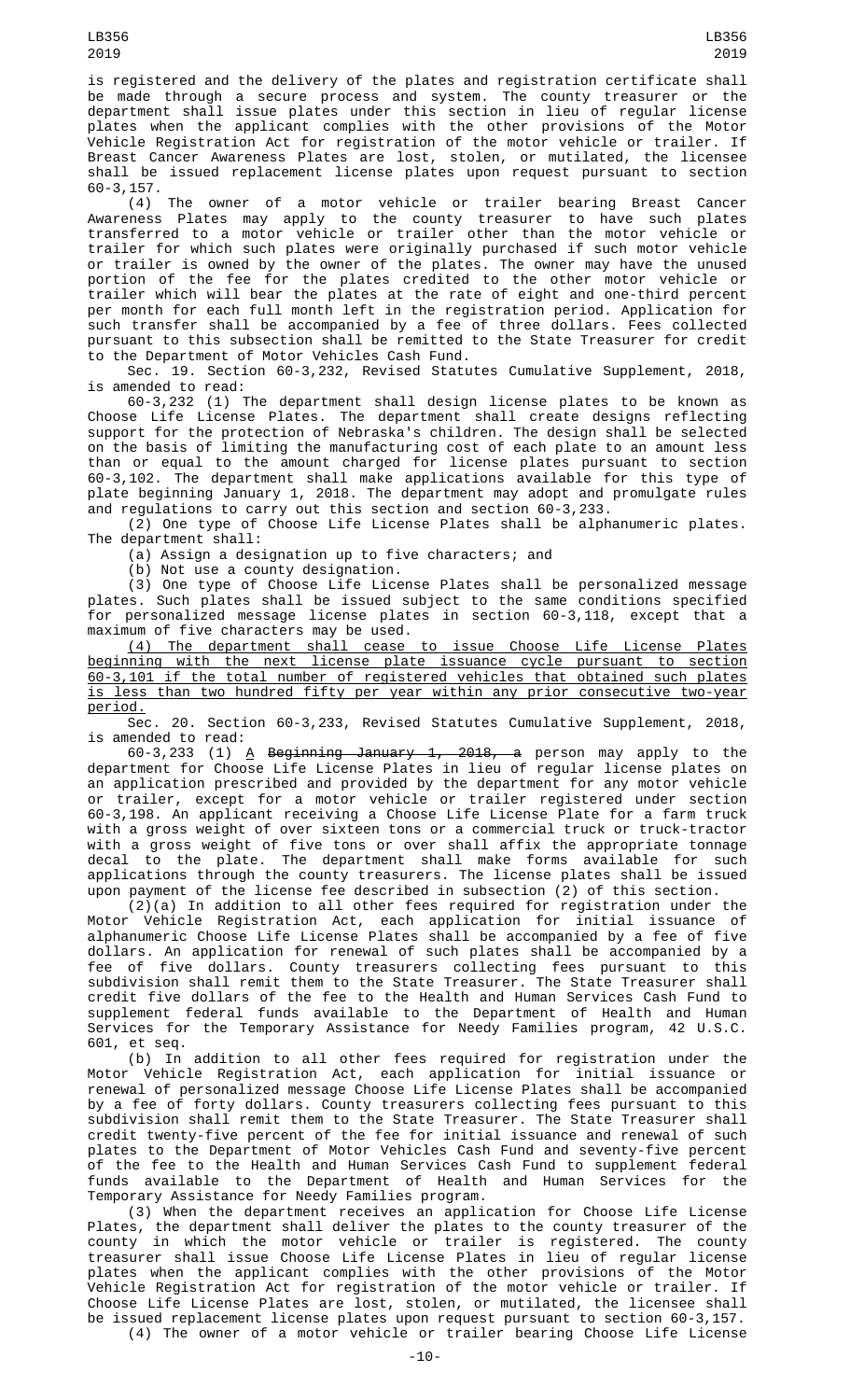Plates may apply to the county treasurer to have such plates transferred to a motor vehicle other than the vehicle for which such plates were originally purchased if such vehicle is owned by the owner of the plates. The owner may have the unused portion of the fee for the plates credited to the other vehicle which will bear the plates at the rate of eight and one-third percent per month for each full month left in the registration period. Application for such transfer shall be accompanied by a fee of three dollars. Fees collected pursuant to this subsection shall be remitted to the State Treasurer for credit to the Department of Motor Vehicles Cash Fund.

(5) If the cost of manufacturing Choose Life License Plates at any time exceeds the amount charged for license plates pursuant to section 60-3,102, any money to be credited to the Health and Human Services Cash Fund to supplement federal funds available to the Department of Health and Human Services for the Temporary Assistance for Needy Families program shall instead be credited first to the Highway Trust Fund in an amount equal to the difference between the manufacturing costs of Choose Life License Plates and the amount charged pursuant to section 60-3,102 with respect to such plates and the remainder shall be credited to the Health and Human Services Cash Fund to supplement federal funds available to the Department of Health and Human Services for the Temporary Assistance for Needy Families program.

Sec. 21. Section 60-3,234, Revised Statutes Cumulative Supplement, 2018, is amended to read:

60-3,234 (1) The department, in consultation with the Commission on Indian Affairs, shall design license plates to be known as Native American Cultural Awareness and History Plates. The design shall reflect the unique culture and history of Native American tribes historically and currently located in Nebraska. The design shall be selected on the basis of limiting the manufacturing cost of each plate to an amount less than or equal to the amount charged for license plates pursuant to section 60-3,102. The department shall make applications available for this type of plate by January 1, 2018. The department may adopt and promulgate rules and regulations to carry out this section and section 60-3,235.

(2) One type of Native American Cultural Awareness and History Plates shall be alphanumeric plates. The department shall:

(a) Assign a designation up to five characters; and

(b) Not use a county designation.

(3) One type of Native American Cultural Awareness and History Plates shall be personalized message plates. Such plates shall be issued subject to the same conditions specified for personalized message license plates in section 60-3,118, except that a maximum of five characters may be used.

(4) The department shall cease to issue Native American Cultural Awareness and History Plates beginning with the next license plate issuance cycle pursuant to section 60-3,101 if the total number of registered vehicles that obtained such plates is less than two hundred fifty per year within any prior consecutive two-year period.

Sec. 22. Section 60-3,235, Revised Statutes Cumulative Supplement, 2018, is amended to read:

60-3,235 (1) <u>A</u> <del>Beginning January 1, 2018, a</del> person may apply to the department for Native American Cultural Awareness and History Plates in lieu of regular license plates on an application prescribed and provided by the department for any motor vehicle or trailer, except for a motor vehicle or trailer registered under section 60-3,198. An applicant receiving a Native American Cultural Awareness and History Plate for a farm truck with a gross weight of over sixteen tons shall affix the appropriate tonnage decal to the plate. The department shall make forms available for such applications through the county treasurers. The license plates shall be issued upon payment of the license fee described in subsection (2) of this section.

(2)(a) In addition to all other fees required for registration under the Motor Vehicle Registration Act, each application for initial issuance or renewal of alphanumeric Native American Cultural Awareness and History Plates shall be accompanied by a fee of five dollars. County treasurers collecting fees pursuant to this subdivision shall remit them to the State Treasurer. The State Treasurer shall credit five dollars of the fee to the Native American Scholarship and Leadership Fund.

(b) In addition to all other fees required for registration under the Motor Vehicle Registration Act, each application for initial issuance or renewal of personalized message Native American Cultural Awareness and History Plates shall be accompanied by a fee of forty dollars. County treasurers collecting fees pursuant to this subdivision shall remit them to the State Treasurer. The State Treasurer shall credit twenty-five percent of the fee for initial issuance and renewal of such plates to the Department of Motor Vehicles Cash Fund and seventy-five percent of the fee to the Native American Scholarship and Leadership Fund.

(3) When Until January 1, 2019, when the department receives an application for Native American Cultural Awareness and History Plates, the department shall deliver the plates to the county treasurer of the county in which the motor vehicle or trailer is registered. Beginning January 1, 2019, <del>when</del> the department receives an application for Native American Cultural Awareness and History Plates, the department may deliver the plates and registration certificate to the applicant by United States mail or to the county treasurer of the county in which the motor vehicle or trailer is registered and the delivery of the plates and registration certificate shall be made through a secure process and system. The county treasurer or the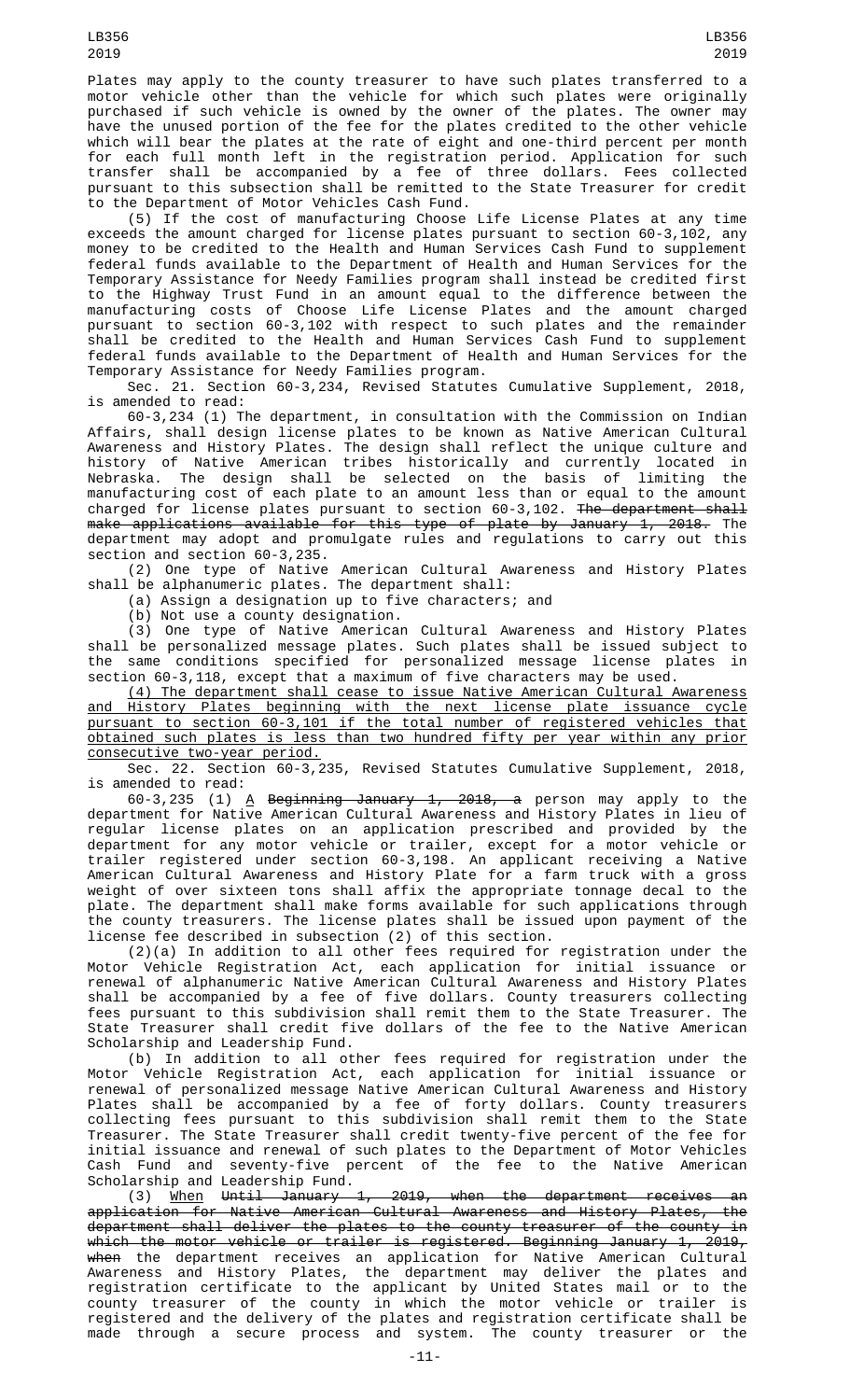department shall issue Native American Cultural Awareness and History Plates in lieu of regular license plates when the applicant complies with the other provisions of the Motor Vehicle Registration Act for registration of the motor vehicle or trailer. If Native American Cultural Awareness and History Plates are lost, stolen, or mutilated, the licensee shall be issued replacement license plates upon request pursuant to section 60-3,157.

(4) The owner of a motor vehicle or trailer bearing Native American Cultural Awareness and History Plates may apply to the county treasurer to have such plates transferred to a motor vehicle or trailer other than the motor vehicle or trailer for which such plates were originally purchased if such motor vehicle or trailer is owned by the owner of the plates. The owner may have the unused portion of the fee for the plates credited to the other motor vehicle or trailer which will bear the plates at the rate of eight and onethird percent per month for each full month left in the registration period. Application for such transfer shall be accompanied by a fee of three dollars. Fees collected pursuant to this subsection shall be remitted to the State Treasurer for credit to the Department of Motor Vehicles Cash Fund.

(5) If the cost of manufacturing Native American Cultural Awareness and History Plates at any time exceeds the amount charged for license plates pursuant to section 60-3,102, any money to be credited to the Native American Scholarship and Leadership Fund shall instead be credited first to the Highway Trust Fund in an amount equal to the difference between the manufacturing costs of Native American Cultural Awareness and History Plates and the amount charged pursuant to section 60-3,102 with respect to such plates and the remainder shall be credited to the Native American Scholarship and Leadership Fund.

Sec. 23. <u>(1) The department shall design license plates to be known as</u> Wildlife Conservation Plates. The department shall create no more than three designs reflecting support for the conservation of Nebraska wildlife, including sandhill cranes, bighorn sheep, and ornate box turtles. Each design shall be selected on the basis of limiting the manufacturing cost of each plate to an amount less than or equal to the amount charged for license plates pursuant to section 60-3,102. The department shall make applications available for this type of plate by January 1, 2021. The department may adopt and promulgate rules and regulations to carry out this section and section 24 of this act.

(2) One type of Wildlife Conservation Plates shall be alphanumeric plates. The department shall:

(a) Assign a designation up to five characters; and

(b) Not use a county designation.

(3) One type of Wildlife Conservation Plates shall be personalized message plates. Such plates shall be issued subject to the same conditions specified for personalized message license plates in section 60-3,118, except that a maximum of five characters may be used.

(4) The department shall cease to issue Wildlife Conservation Plates beginning with the next license plate issuance cycle pursuant to section 60-3,101 if the total number of registered vehicles that obtained such plates is less than two hundred fifty per year within any prior consecutive two-year period.<br>Sec.

24. (1) Beginning January 1, 2021, a person may apply to the department for Wildlife Conservation Plates in lieu of regular license plates on an application prescribed and provided by the department for any motor vehicle, trailer, or semitrailer, except for a motor vehicle, trailer, or semitrailer registered under section 60-3,198. An applicant receiving a Wildlife Conservation Plate for a farm truck with a gross weight of over sixteen tons or a commercial truck or truck-tractor with a gross weight of five tons or over shall affix the appropriate tonnage decal to the plate. The department shall make forms available for such applications through the county treasurers. The license plates shall be issued upon payment of the license fee described in subsection (2) of this section.

(2)(a) In addition to all other fees required for registration under the Motor Vehicle Registration Act, each application for initial issuance of alphanumeric Wildlife Conservation Plates shall be accompanied by a fee of five dollars. An application for renewal of such plates shall be accompanied by a fee of five dollars. County treasurers collecting fees pursuant to this subdivision shall remit such fees to the State Treasurer. The State Treasurer shall credit five dollars of the fee to the Wildlife Conservation Fund.

(b) In addition to all other fees required for registration under the Motor Vehicle Registration Act, each application for initial issuance or renewal of personalized message Wildlife Conservation Plates shall be accompanied by a fee of forty dollars. County treasurers collecting fees pursuant to this subdivision shall remit such fees to the State Treasurer. The State Treasurer shall credit twenty-five percent of the fee for initial issuance and renewal of such plates to the Department of Motor Vehicles Cash Fund and seventy-five percent of the fee to the Wildlife Conservation Fund.

(3) When the department receives an application for Wildlife Conservation Plates, the department may deliver the plates and registration certificate to the applicant by United States mail or to the county treasurer of the county in which the motor vehicle, trailer, or semitrailer is registered and the delivery of the plates and registration certificate shall be made through a secure process and system. The county treasurer or the department shall issue Wildlife Conservation Plates in lieu of regular license plates when the applicant complies with the other provisions of the Motor Vehicle Registration Act for registration of the motor vehicle, trailer, or semitrailer. If Wildlife Conservation Plates are lost, stolen, or mutilated, the licensee shall be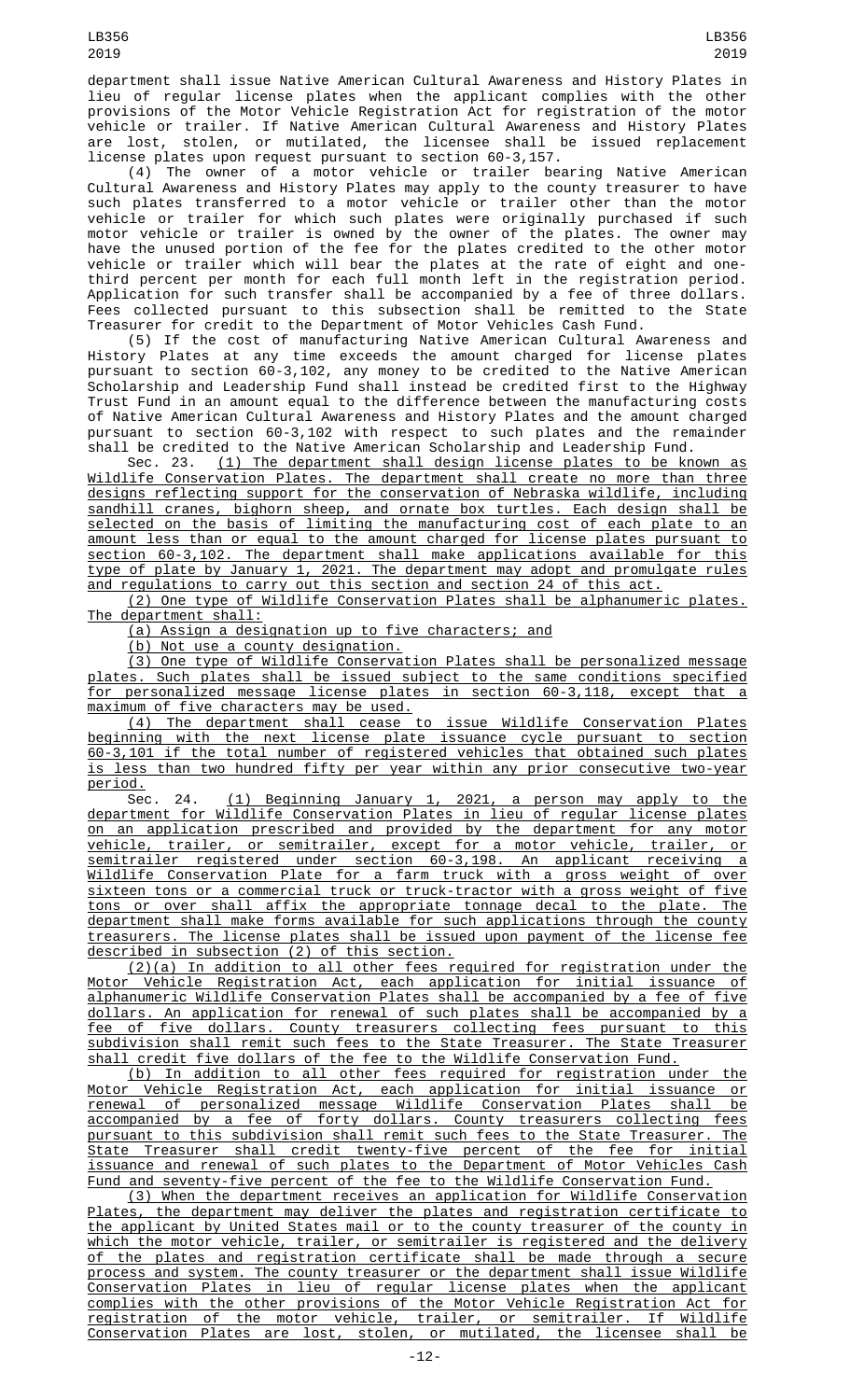issued replacement license plates upon request pursuant to section 60-3,157. (4) The owner of a motor vehicle, trailer, or semitrailer bearing Wildlife Conservation Plates may apply to the county treasurer to have such plates

transferred to a motor vehicle or trailer other than the motor vehicle or trailer for which such plates were originally purchased if such motor vehicle or trailer is owned by the owner of the plates. The owner may have the unused portion of the fee for the plates credited to the other motor vehicle or trailer which will bear the plates at the rate of eight and one-third percent per month for each full month left in the registration period. Application for such transfer shall be accompanied by a fee of three dollars. Fees collected pursuant to this subsection shall be remitted to the State Treasurer for credit to the Department of Motor Vehicles Cash Fund.

(5) If the cost of manufacturing Wildlife Conservation Plates at any time exceeds the amount charged for license plates pursuant to section 60-3,102, any money to be credited to the Wildlife Conservation Fund shall instead be credited first to the Highway Trust Fund in an amount equal to the difference between the manufacturing costs of Wildlife Conservation Plates and the amount charged pursuant to section 60-3,102 with respect to such plates and the remainder shall be credited to the Wildlife Conservation Fund.

Sec. 25. <u>(1) The department shall design license plates to be known as</u> Prostate Cancer Awareness Plates. The design shall include a light blue ribbon and the words "early detection saves lives" along the bottom of the plate.

(2) The design shall be selected on the basis of limiting the manufacturing cost of each plate to an amount less than or equal to the amount charged for license plates pursuant to section 60-3,102. The department shall make applications available for this type of plate when it is designed.

(3) One type of plate under this section shall be alphanumeric plates. The department shall:

(a) Assign a designation up to five characters; and

(b) Not use a county designation.<br>(4) One type of plate under this section shall be personalized message plates. Such plates shall be issued subject to the same conditions specified for personalized message license plates in section 60-3,118, except that a maximum of five characters may be used.

(5) The department shall cease to issue Prostate Cancer Awareness Plates beginning with the next license plate issuance cycle pursuant to section 60-3,101 if the total number of registered vehicles that obtained such plates is less than two hundred fifty per year within any prior consecutive two-year period.

Sec. 26. (1) Beginning January 1, 2021, a person may apply to the department for Prostate Cancer Awareness Plates in lieu of regular license plates on an application prescribed and provided by the department for any motor vehicle, trailer, or semitrailer, except for a motor vehicle or trailer registered under section 60-3,198. An applicant receiving a plate under this section for a farm truck with a gross weight of over sixteen tons or a commercial truck or truck-tractor with a gross weight of five tons or over shall affix the appropriate tonnage decal to the plate. The department shall make forms available for such applications through the county treasurers. The license plates shall be issued upon payment of the license fee described in subsection (2) of this section.

(2)(a) In addition to all other fees required for registration under the Motor Vehicle Registration Act, each application for initial issuance of alphanumeric Prostate Cancer Awareness Plates shall be accompanied by a fee of five dollars. An application for renewal of such plates shall be accompanied by a fee of five dollars. County treasurers collecting fees pursuant to this subdivision shall remit such fees to the State Treasurer. The State Treasurer shall credit five dollars of the fee to the University of Nebraska Medical Center for the Nebraska Prostate Cancer Research Program.

(b) In addition to all other fees required for registration under the Motor Vehicle Registration Act, each application for initial issuance or renewal of personalized message Prostate Cancer Awareness Plates shall be accompanied by a fee of forty dollars. County treasurers collecting fees pursuant to this subdivision shall remit such fees to the State Treasurer. The State Treasurer shall credit seventy-five percent of the fee to the University of Nebraska Medical Center for the Nebraska Prostate Cancer Research Program and twenty-five percent of the fee to the Department of Motor Vehicles Cash Fund.

(3) When the department receives an application for Prostate Cancer Awareness Plates, the department may deliver the plates and registration certificate to the applicant by United States mail or to the county treasurer of the county in which the motor vehicle, trailer, or semitrailer is registered and the delivery of the plates and registration certificate shall be made through a secure process and system. The county treasurer or the department shall issue plates under this section in lieu of regular license plates when the applicant complies with the other provisions of the Motor Vehicle Registration Act for registration of the motor vehicle, trailer, or semitrailer. If Prostate Cancer Awareness Plates are lost, stolen, or mutilated, the licensee shall be issued replacement license plates upon request pursuant to section 60-3,157.

(4) The owner of a motor vehicle, trailer, or semitrailer bearing Prostate Cancer Awareness Plates may apply to the county treasurer to have such plates transferred to a motor vehicle or trailer other than the motor vehicle or trailer for which such plates were originally purchased if such motor vehicle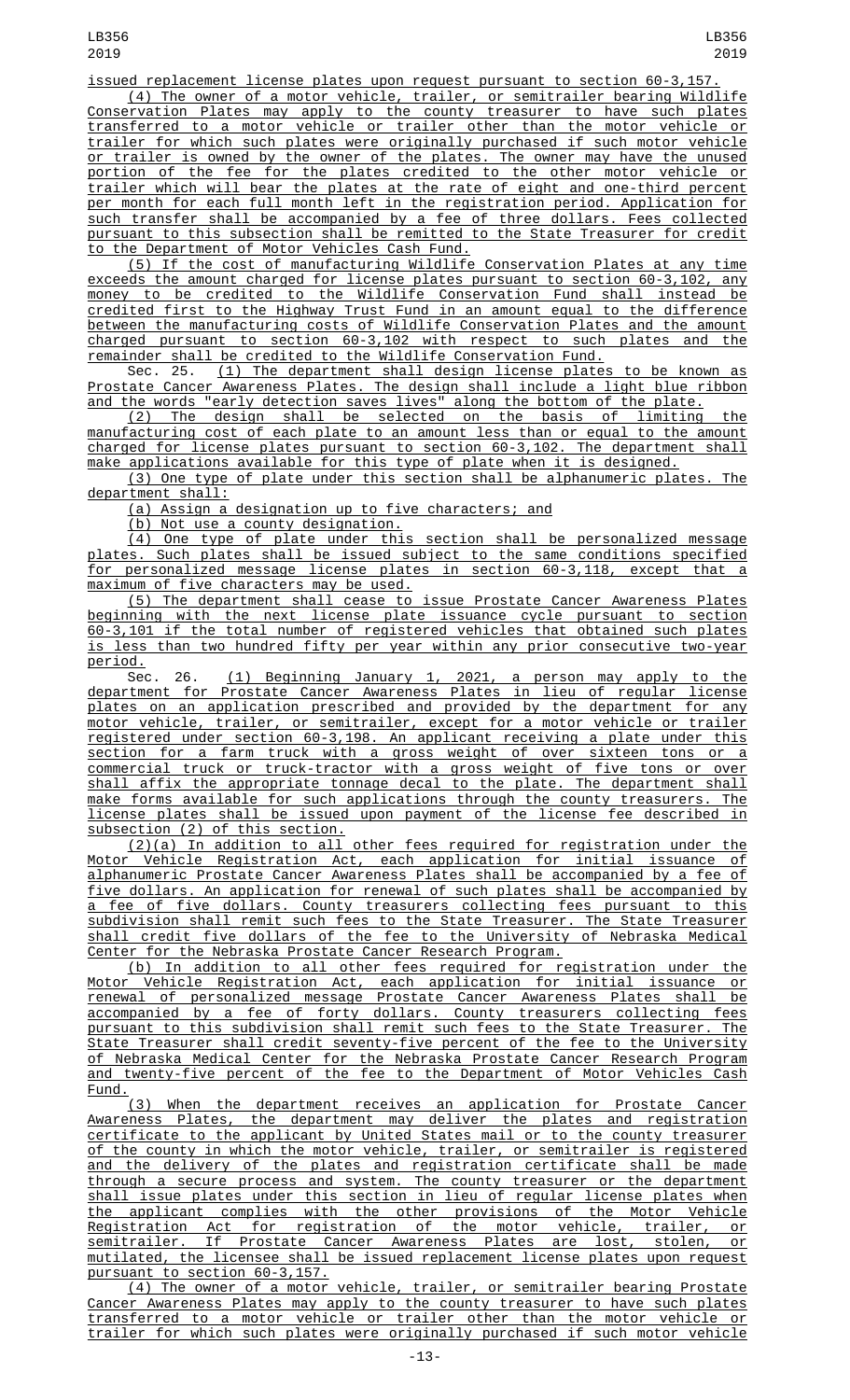or trailer is owned by the owner of the plates. The owner may have the unused portion of the fee for the plates credited to the other motor vehicle or trailer which will bear the plates at the rate of eight and one-third percent per month for each full month left in the registration period. Application for such transfer shall be accompanied by a fee of three dollars. Fees collected pursuant to this subsection shall be remitted to the State Treasurer for credit to the Department of Motor Vehicles Cash Fund.

(5) If the cost of manufacturing Prostate Cancer Awareness Plates at any time exceeds the amount charged for license plates pursuant to section 60-3,102, any money to be credited to the University of Nebraska Medical Center for the Nebraska Prostate Cancer Research Program shall instead be credited first to the Highway Trust Fund in an amount equal to the difference between the manufacturing costs of Prostate Cancer Awareness Plates and the amount charged pursuant to section 60-3,102 with respect to such plates and the remainder shall be credited to the University of Nebraska Medical Center for the Nebraska Prostate Cancer Research Program.<br>Sec. 27. <u>(1) The department shall design license plates to be known as</u>

Sec. 27. <u>(1) The department shall design license plates to be known as</u> Sammy's Superheroes license plates for childhood cancer awareness. The design shall include a blue handprint over a yellow ribbon and the words "childhood cancer awareness". The design shall be selected on the basis of limiting the manufacturing cost of each plate to an amount less than or equal to the amount charged for license plates pursuant to section 60-3,102. The department shall make applications available for this type of plate beginning January 1, 2021. The department may adopt and promulgate rules and regulations to carry out this section and section 28 of this act.

(2) One type of Sammy's Superheroes license plates for childhood cancer awareness shall be alphanumeric plates. The department shall:

(a) Assign a designation up to five characters; and

(b) Not use a county designation.

(3) One type of Sammy's Superheroes license plates for childhood cancer awareness shall be personalized message plates. Such plates shall be issued subject to the same conditions specified for personalized message license plates in section 60-3,118, except that a maximum of five characters may be used.

(4) The department shall cease to issue Sammy's Superheroes license plates for childhood cancer awareness beginning with the next license plate issuance cycle pursuant to section 60-3,101 if the total number of registered vehicles that obtained such plates is less than two hundred fifty per year within any prior consecutive two-year period.

Sec. 28. (1) Beginning January 1, 2021, a person may apply to the department for Sammy's Superheroes license plates for childhood cancer awareness in lieu of regular license plates on an application prescribed and provided by the department for any motor vehicle, trailer, or semitrailer, except for a motor vehicle, trailer, or semitrailer registered under section 60-3,198. An applicant receiving a Sammy's Superheroes license plate for childhood cancer awareness for a farm truck with a gross weight of over sixteen <u>tons or a commercial truck or truck-tractor with a gross weight of five tons or</u><br>over shall affix the appropriate tonnage decal to the plate. The denartment shall affix the appropriate tonnage decal to the plate. The department shall make forms available for such applications through the county treasurers. The license plates shall be issued upon payment of the license fee described in subsection (2) of this section.

(2)(a) In addition to all other fees required for registration under the Motor Vehicle Registration Act, each application for initial issuance of alphanumeric Sammy's Superheroes license plates for childhood cancer awareness shall be accompanied by a fee of five dollars. An application for renewal of such plates shall be accompanied by a fee of five dollars. County treasurers collecting fees pursuant to this subdivision shall remit such fees to the State<br>Treasurer. The State Treasurer shall credit five dollars of the fee to the The State Treasurer shall credit five dollars of the fee to the University of Nebraska Medical Center for pediatric cancer research.

(b) In addition to all other fees required for registration under the Motor Vehicle Registration Act, each application for initial issuance or renewal of personalized message Sammy's Superheroes license plates for childhood cancer awareness shall be accompanied by a fee of forty dollars. County treasurers collecting fees pursuant to this subdivision shall remit such fees to the State Treasurer. The State Treasurer shall credit twenty-five percent of the fee for initial issuance and renewal of such plates to the Department of Motor Vehicles Cash Fund and seventy-five percent of the fee to the University of Nebraska Medical Center for pediatric cancer research.

(3) When the department receives an application for Sammy's Superheroes license plates for childhood cancer awareness, the department may deliver the plates and registration certificate to the applicant by United States mail or to the county treasurer of the county in which the motor vehicle, trailer, or semitrailer is registered, and the delivery of the plates and registration certificate shall be made through a secure process and system. The county treasurer or the department shall issue Sammy's Superheroes license plates for childhood cancer awareness in lieu of regular license plates when the applicant complies with the other provisions of the Motor Vehicle Registration Act for registration of the motor vehicle, trailer, or semitrailer. If Sammy's Superheroes license plates for childhood cancer awareness are lost, stolen, or mutilated, the licensee shall be issued replacement license plates upon request pursuant to section 60-3,157.

(4) The owner of a motor vehicle, trailer, or semitrailer bearing Sammy's Superheroes license plates for childhood cancer awareness may apply to the